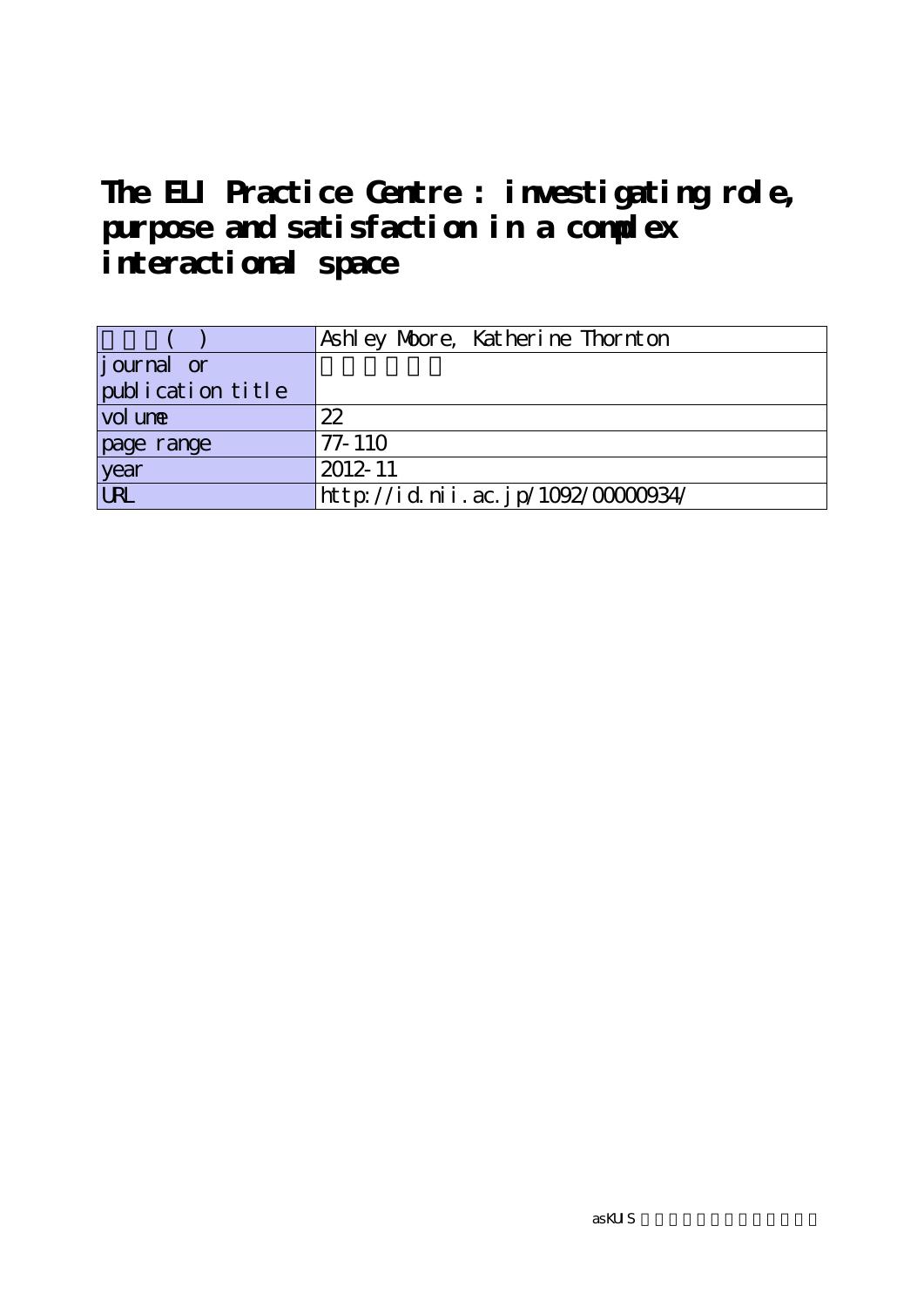# **The ELI Practice Centre: investigating role, purpose and satisfaction in a complex interactional space**

**Ashley Moore Katherine Thornton**

# **Introduction**

#### **A complex interactional space: The Practice Centre at KUIS**

Providing opportunities for authentic L2 interaction for foreign language students in EFL settings has long been a challenge to many tertiary institutions. At Kanda University of International Studies in Japan, one response to this issue has been the establishment in 2003 of a conversational Practice Centre (PC), staffed by English-speaking teachers, where students can practice their English communication skills outside the usual classroom setting.

The practice centre is a semi-structured space used by students to practice any aspect of oral communication in English. Up to three students can voluntarily reserve a 15-minute time slot in which they can interact with a member of the ELI (although most students using the service do so alone). The physical setup of the PC is relatively basic and consists of a reservation sheet (on which students write their name(s) and topic next to an ELI member's time slot) and a table with four chairs. Many students use it to complete homework assignments in which they are required to communicate with someone outside of the classroom (although it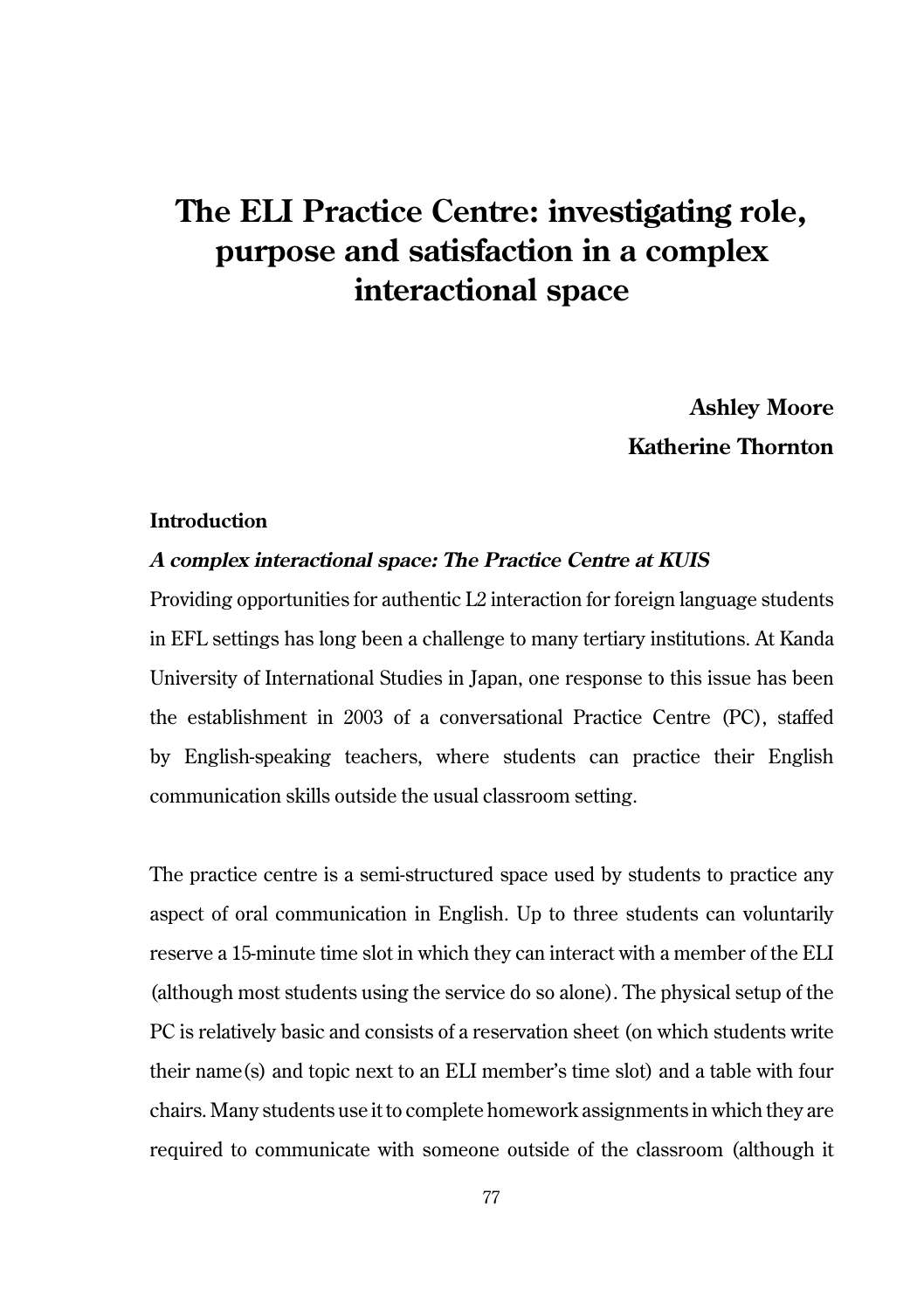should be noted that teachers are not supposed to specifically request that their students use the PC). The range of oral activities includes general conversation, presentations, interviews, and practice for specific exams such as TOEIC or IELTS. The extent to which students write down a topic on the reservation sheet varies from no topic at all to quite specific topics such as 'Ways to relieve stress' or 'Human rights in Indonesia'.

Since its inception in 2003, the PC has proved to be very popular with students and more time slots were provided to meet demand. However, the exact parameters of the purpose of the PC and the roles of the teachers staffing it and the students using it had not been clearly defined, in part to allow the PC to evolve in response to use and demand. In addition, varying levels of satisfaction with interactions at the PC were often discussed by teachers and reported in students' reflective journals. As a result of the way in which it had been institutionally established and the manner in which it was being used, the PC had come to occupy a somewhat nebulous space within the university. It was at once not within the classroom but still within the bounds of the educational institution. It was staffed by professional language teachers and had a broad educational goal underpinning it but the interactional constraints allowed for informality, familiarity and in some cases, perhaps even friendship. Use of the PC was strictly on an optional basis although many students were choosing to use the space to do compulsory homework tasks. How then, were teachers and students negotiating this complex set of discursive constraints and affordances that the PC presented to them? Questions remained as to exactly what kinds of interactions were commonly taking place and what kinds of interactional and institutional roles were being performed. In addition, we wished to explore the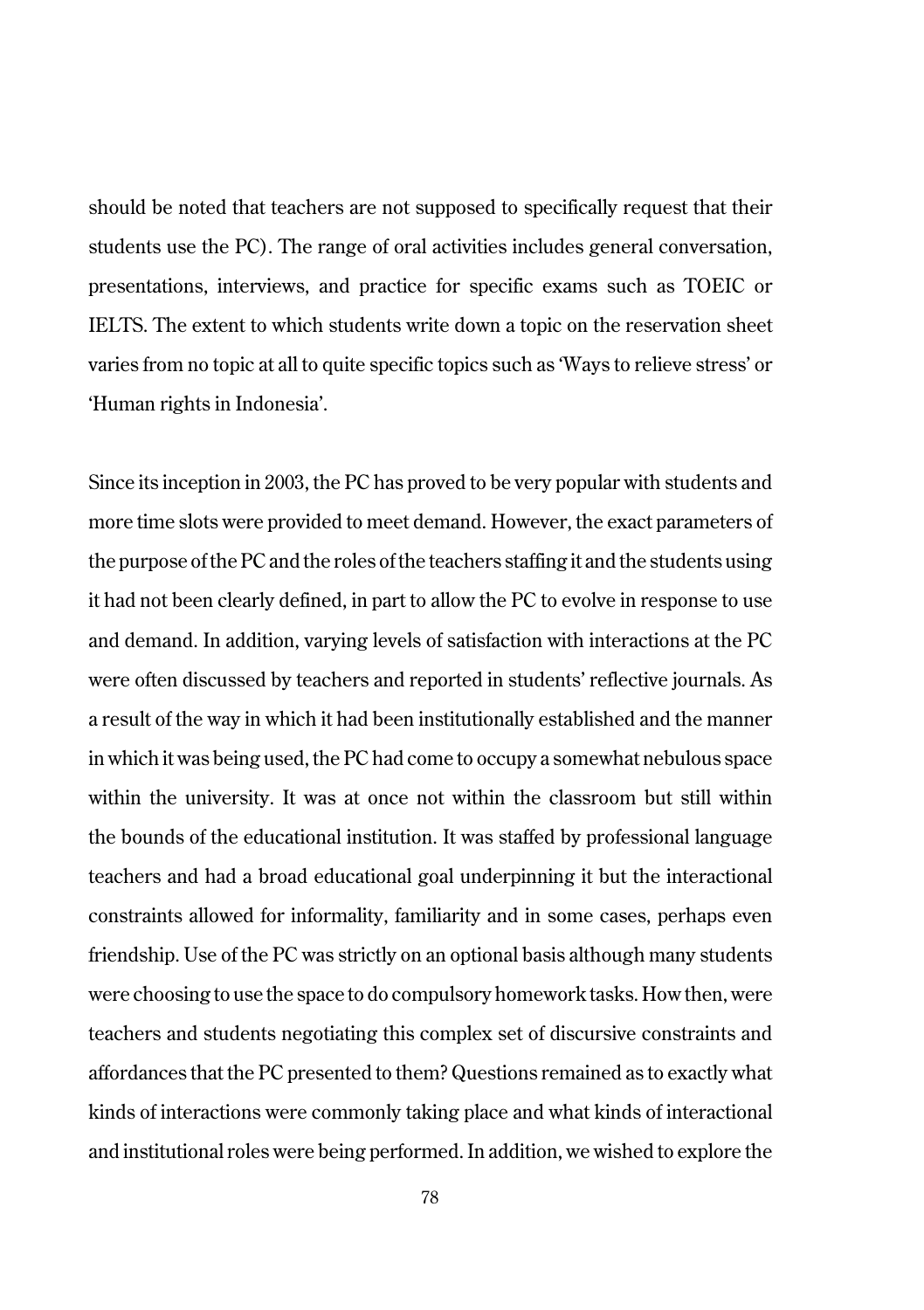wider question of how the interactions within the PC could be improved for both the students and the teachers. To this end, after identifying the immediate stakeholders involved in the PC, this study set out to answer the following questions:

From the various perspectives of the students and teachers:

- what is the purpose of the PC?
- what are the respective roles of the teachers and students interacting at the PC?
- to what extent do these beliefs about the purpose of and roles played in PC interactions impact upon both parties' interactional satisfaction?
- how can the interactions be improved?

This paper first highlights the importance of beliefs in social interaction before going on to detail the methodology used in this study. We then illustrate the commonalities and disparities in beliefs found in this research, in terms of the way that both teachers and students conceptualise the purpose and the respective roles played by interlocutors in practice centre interactions, before investigating how these beliefs have impacted on both parties' degrees of satisfaction with those interactions. Suggestions are then made for ways in which greater convergence of beliefs and negotiations of role and purpose could be facilitated in order to ensure both student and teacher satisfaction and greater communicative success.

# **Literature Review**

One of the essential conditions for successful social interaction is a shared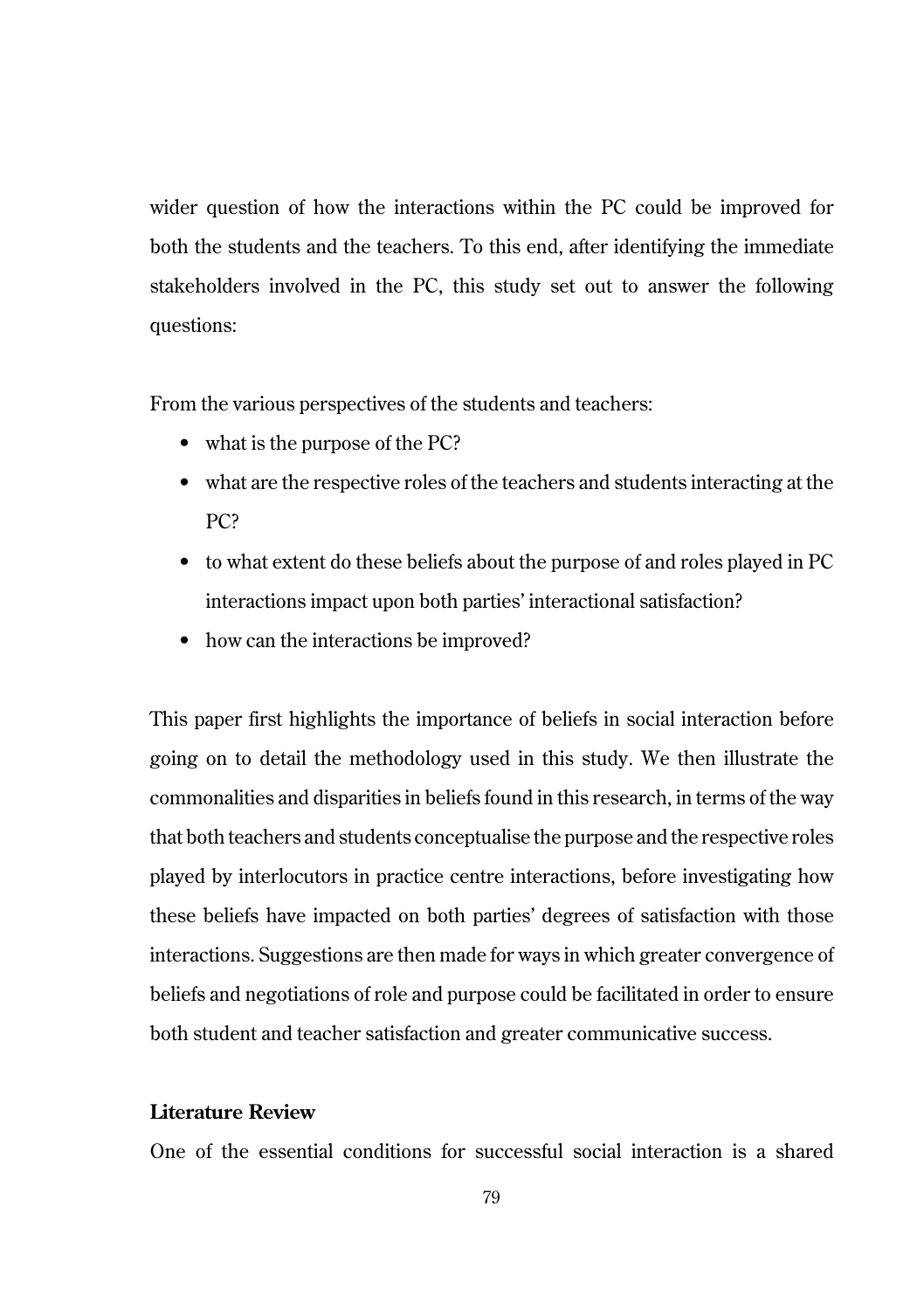understanding amongst all of the agents involved of the contingent constraints and affordances shaping what is allowed to be said or otherwise communicated and how this is done (Levinson, 1979). Most social interactions or what Levinson refers to as "activity types" have a set of culturally embedded 'rules' that develop over time but are largely stable and continually reaffirmed (and sometimes challenged) by those who participate in such interactions. Levinson notes that due to culturally specific nature of these rules 'they are likely to play a large role in cross-cultural … miscommunications' (ibid., p. 393). Tannen (1984) has discussed some of the interactional dimensions through which discourse communities can differ in terms of the rules that shape activity types.

If we are interested in observing what happens when people grapple with a new set of communicative rules in a culture they are not well-versed in, a good place to start might be a language classroom. In recent years, numerous studies have explored how the communication that takes place within the language classroom shapes participation and ultimately learning (see for example Johnson, 1995; Seedhouse, 2004; Walsh, 2006; Dalton-Puffer, 2007). Gardner and Wagner (2004) have explored how speakers of various second languages construct discourse independent of a formal educational context. To date however, there have been no studies that have looked at what happens in a space like the practice centre that, as noted in the introduction, occupies a fuzzy space, somewhere between the classroom and the world outside. In addition, these studies have primarily focused on the analysis of the interaction itself, largely through transcripts of spoken interactions between students or between teachers and students. If the focus of the analysis falls solely on the actual discourse, we limit ourselves in terms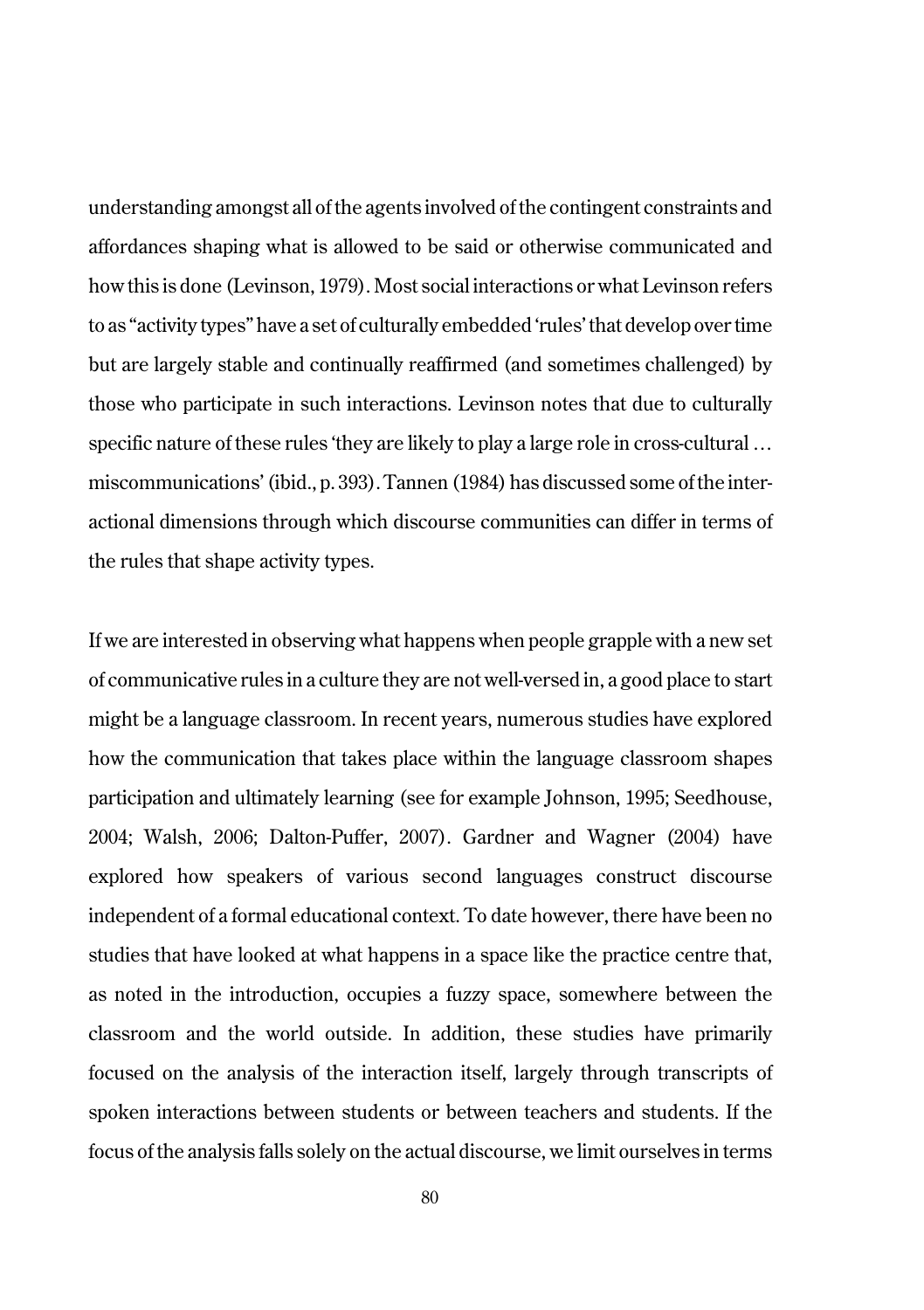of understanding the beliefs that drive the linguistic, semantic and communicative choices that interlocutors make during interaction. As Johnson (1995) notes when considering the limitations of such an approach, this leaves some interesting questions unanswered:

What conceptions of language teaching do these teachers hold? Why do the teachers seem to be so different? What prior experiences may have influenced how they understand their roles as teachers? In other words, what constitutes these teachers' frames of reference, and how do these frames of reference shape the ways in which they chose to organize the patterns of communication in their second language classrooms? (p. 109)

Similar questions remain in terms of the students:

What sorts of linguistic and interactional competencies do these students possess? … How closely do these competencies match those expected by their teachers? What sorts of prior experiences have these students had in classrooms? In short, what constitutes these students' frames of reference and how do these frames of reference shape the ways in which students participate in and learn from classroom activities? (p.109-110)

What Johnson is here referring to as 'frames of reference' have been explored by SLA scholars working within the field of learner and teacher beliefs (Horwitz, 1988; Sakui and Gaies, 1999, Borg, 2003; Kalaja and Barcelos, 2003) as researchers have become increasingly aware of the primary role that such beliefs play in the way that both learners and teachers approach the language learning process.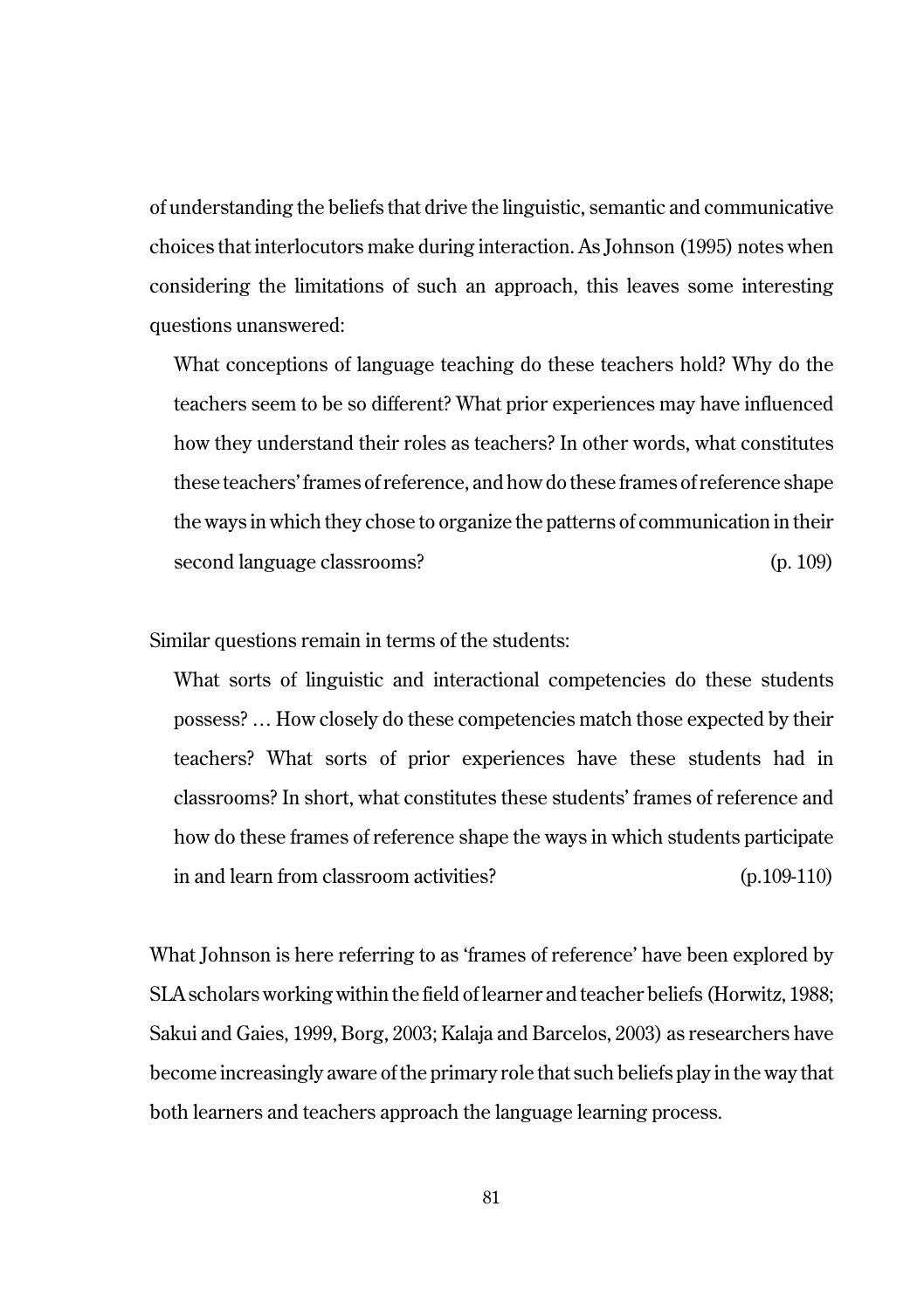While few existing studies have chosen to directly compare learner and teacher beliefs (Kern, 1995; MacCargar, 1993, Ellwood and Nakane, 2009; Wan et al, 2011), those that have have often been motivated by a recognition that disparities in beliefs between teachers and learners can have a significant impact on their interactions (Ellwood and Nakane, 2009) and the learning process itself (MacCargar, 1993, Wan et al, 2011).

As discussed above, when two or more people from different cultures undertake an activity-type together, they may approach it with a different set of beliefs about what rules are governing various aspects of the interaction such as the purpose of the interaction and the roles that are expected of each of the participants. In the case of this study, PC sessions can be viewed as an activity type, distinct from classroom discourses, and as such the individual interactions which take place within it are governed by the beliefs and assumptions of participants. When these assumptions about purpose and role are not aligned, it is perhaps unsurprising that such interactions are not deemed to be successful by either party. In order to investigate the reasons why these interactions may be failing to satisfy those participants, it is therefore necessary to first determine the expectations and assumptions those invested in the centre bring to it.

#### **Methodology**

## **Participants and data collection**

A mixed-method approach was used to collect the data over two academic years. During the first academic year, 29 teachers worked at the PC and six of them were randomly selected and participated in semi-structured interviews. These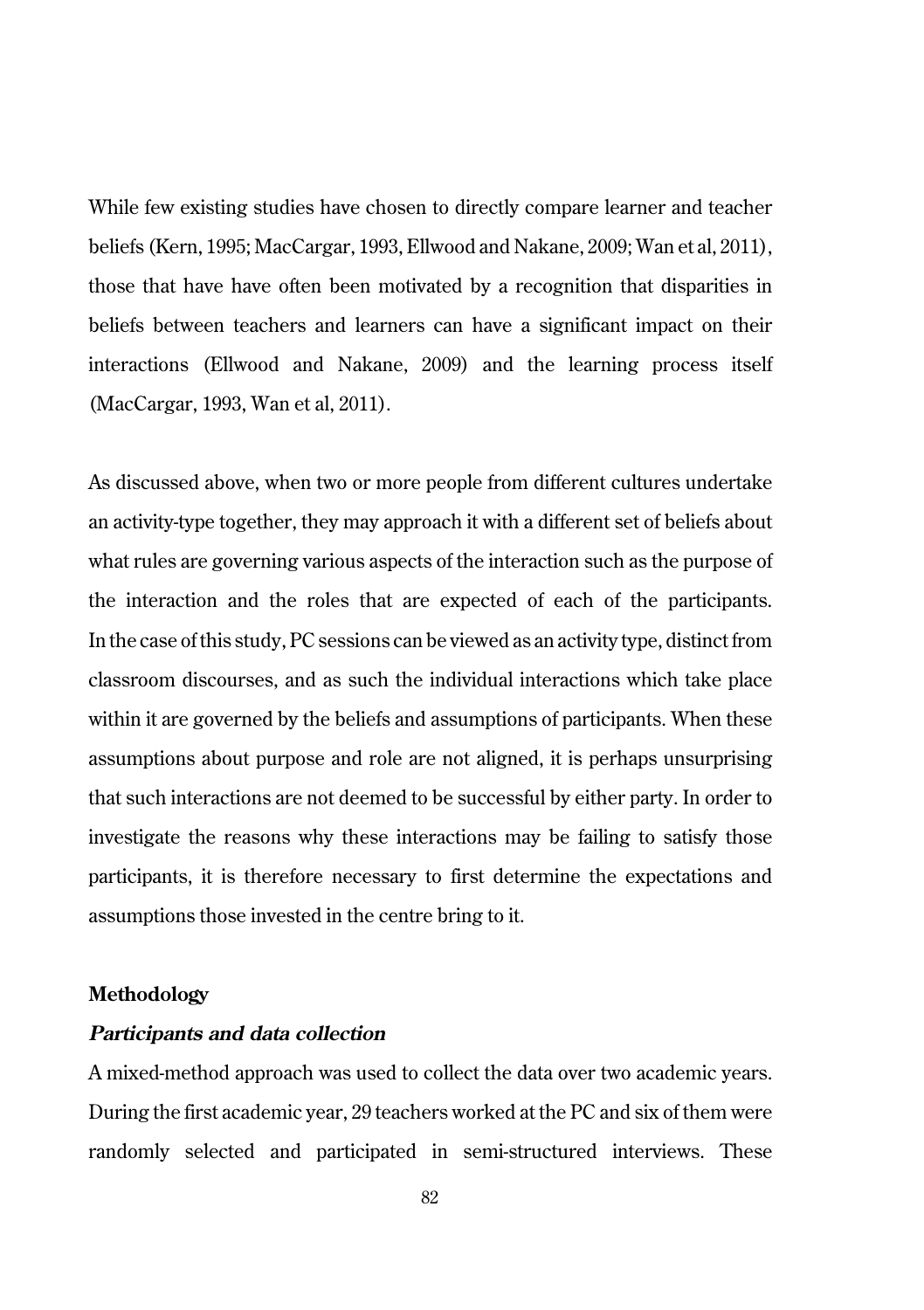interviews were recorded and analysed by both researchers. Informed by this analysis, a survey comprising of both closed and open-ended questions was developed, piloted and sent out in the second semester of the first academic year to the remaining 23 teachers, 15 of whom completed the survey. As the study progressed, a second follow-up survey was administered to the teachers during the second semester of the second academic year and this was also completed by 15 teachers. It should be noted here that the teachers staffing the PC changed slightly between the two academic years (as some teachers changed their ELI duties or left, being replaced by new teachers) which may have affected the data. However, there were no major changes to the PC or how it was run and the surveys were completed at approximately the same stage of both academic years so it can be presumed that the different teachers' experiences were generally consistent over the two years.

A mixed methods approach was also used to elicit student data. A homework task that required students to engage in conversation using English outside of the classroom and complete a reflective report was given to students across various departments. The reflective report asked students to note what was said during the conversation and then reflect on the experience in English. The reports of those students who had completed the assignment using the PC were collected, copied and analysed. A survey based on a similar structure to the teacher survey was developed and sent to all of the undergraduates at the university. Whilst the teacher survey was in English, the questions in the student survey were written in both English and Japanese and students were free to choose which language they used when answering the questions. A total of 81 students took the survey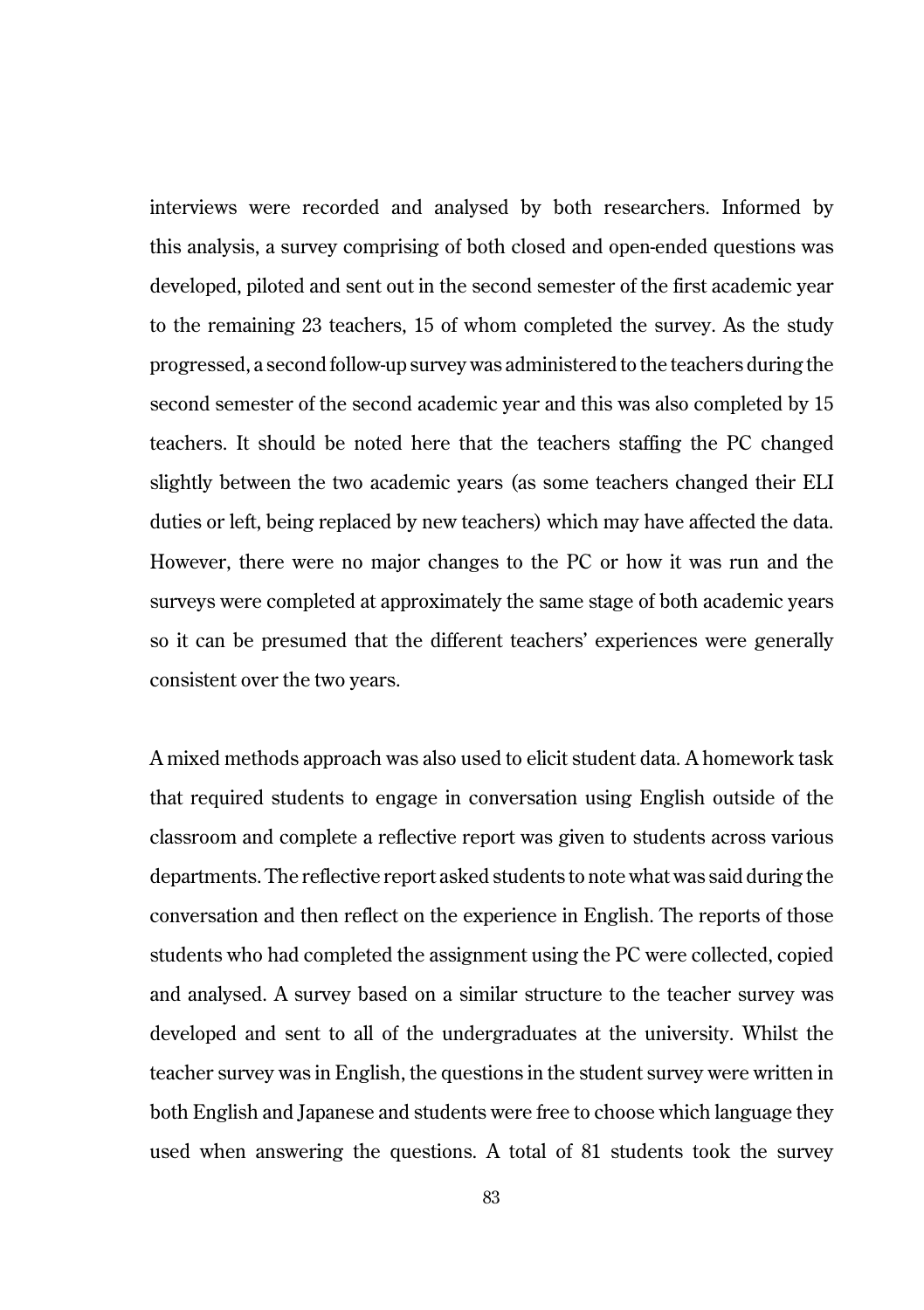although 16 of these had never used the PC and so were discounted from the data set.

Three members of the institutional directors also participated in semi-structured interviews in English, in order to provide some context to the study. All citations from the surveys and interviews used are in their original form, with translations provided where necessary.

### **Data analysis**

In terms of analytic procedure, samples were taken from each data set and independently rough coded by the two researchers. These rough coding systems were then compared and developed into a more final coding system that both researchers agreed upon. This system was further refined as the analysis proceeded with the mutual consent of both researchers.

# **Findings**

#### **Purpose**

Key to any understanding of practice centre interactions is establishing what both parties consider to be the purpose of that interaction. Both students and teachers were asked what they considered to be the purpose of practice centre sessions. Teachers in the survey and interviews recognised that the practice centre differed from the classroom, in that it offered opportunities for one to one interaction with students, but saw these interactions as taking place both "in a relaxed setting", compared to the classroom, and "in a more controlled setting" than genuine free conversation. It was recognised that the purpose of each individual session was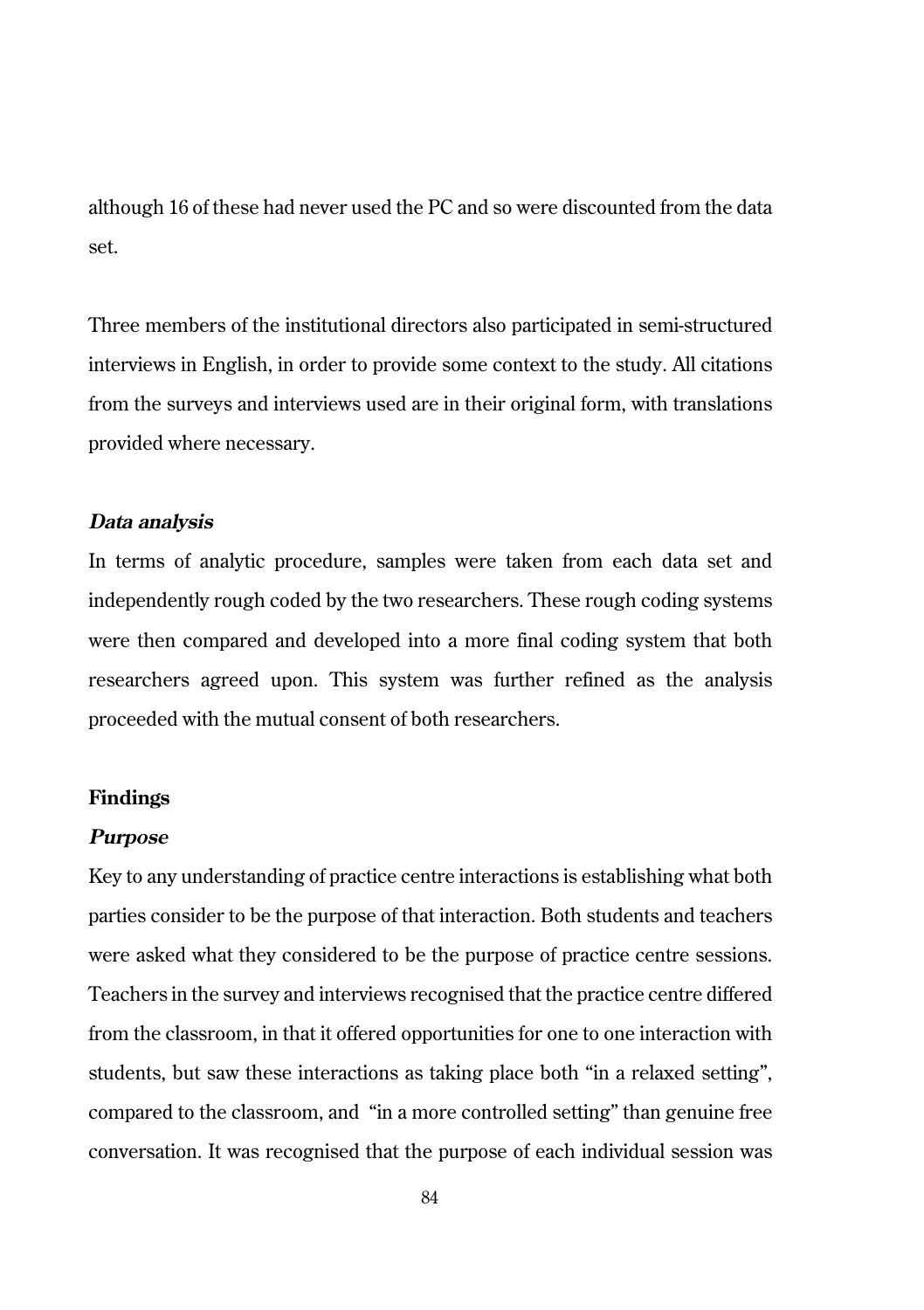decided by the individual student:

The student's role has not been explicitly defined by the Practice Center so I think how a student approaches the center is entirely up to them.

#### *Input versus output*

Three important distinctions of purpose were evident in the data. The first involved the centre as both a place where students practised their own language skills (outputting), and where they went to receive input from teachers, about such topics as the teacher's culture or experiences, opinions on news items, advice for improving their learning skills among others. As one teacher commented, "in reality it functions both as a practice center and an advising center."

# *Authentic versus structured interaction*

The second distinction concerns the nature of the interaction, with some characterising the centre as a place for more structured speaking encounters, while others saw it as a place for genuine interactions between learners and teachers. So while one teacher characterised the centre as:

an opportunity for specialized, or focused, practice […] on a specific area of language that the student feels is in need of more attention",

another felt strongly that "I want to interact with the learner(s) as I would in an everyday conversation, and not just fire away with question after question." This desire for genuine interaction was also shared by some learners, who wanted a practice centre session "not to think it to be study, but just chatting."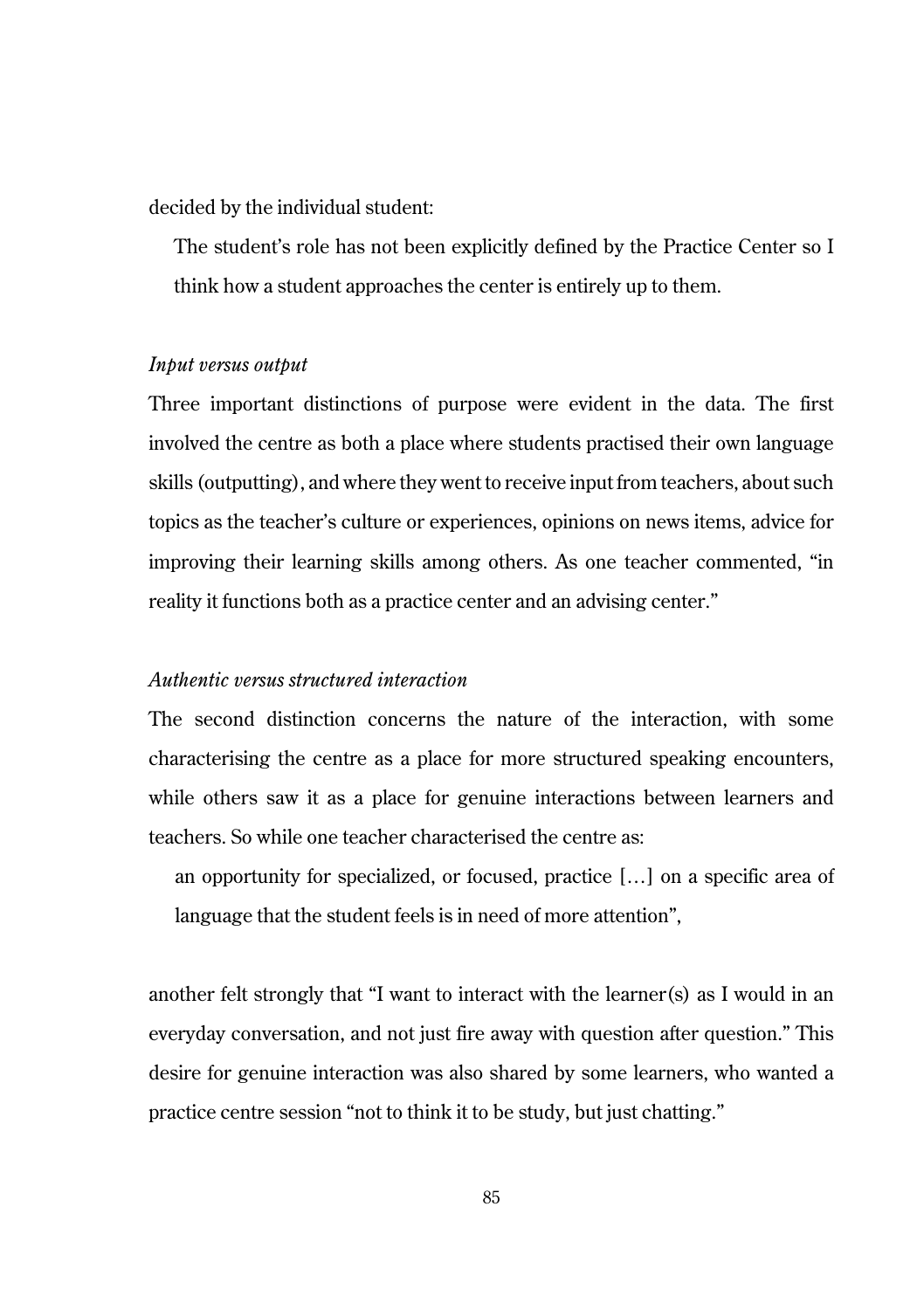#### *Voluntary versus required use*

The final distinction was one between learners who were intrinsically motivated to use the centre to improve their language skills, and those who came to complete homework assignments. While teachers recognised that the centre could be used for either purpose, several teachers seemed to view those using it of their own volition to be more legitimate users, using the centre for "what it's meant to be there for", while also recognising that compulsory homework assignments, made up a significant quantity of the sessions.

In the data, perhaps unsurprisingly due to the diversity of their interactions with students, teachers were generally aware of these multiple purposes the centre served, whereas students were more likely to identify one such function, although the whole range is present across the student data.

#### *Rapport*

In addition to these varied purposes, both students and teachers recognised that one function the centre played was as a forum for rapport-building between students and teachers. As one teacher stated: "Some learners see it as a way of learning more about the teacher, or the teacher's culture." This is, however, equally true of teachers, as one respondent noted: "[PC interactions are an] opportunity to develop relationships that make teaching classes easier." One student supported this view, specifically connecting good rapport to their language learning process:

Not only for practice, but also for chatting with our teachers, and it might help us to get along with them. Then we have more chances to talk to them and can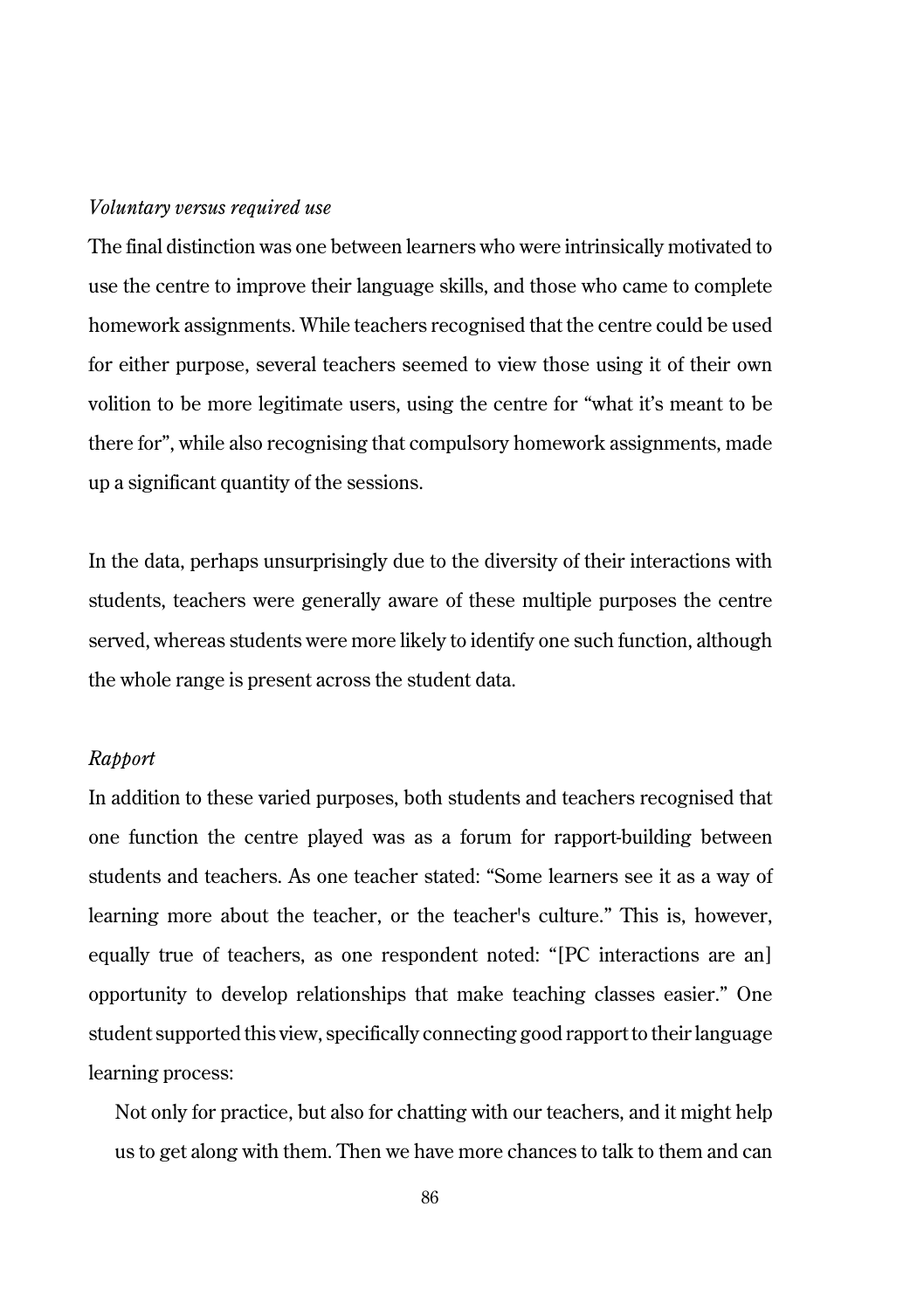improve our speaking and listening skills.

The importance of rapport between teacher and learner in the learning process has been recognised by humanistic approaches to language teaching which became popular from the 1980s (Williams & Burden, 1997). The concept of affect, hinted at here, can be seen as playing a significant role in students' attributions of success and satisfaction (see below).

#### **Role**

The distinctions in purpose detailed above have wide-reaching implications for how both teachers and students conceptualise their role at the centre. The surveys and interviews asked participants to identify how they viewed their own role, and that of their interlocutor in the session. The data sets reveal that both students and teachers tend to identify similar themes in terms of role, but a close examination of the responses reveals some interesting disparities, both between teachers and students and within the differing responses in the teacher and student data sets. While teachers had broad agreement on the purposes of the PC, there is considerably more variety in their conceptualisation of the roles played in those interactions. This reminds us that these teachers should not be characterised as a homogeneous group, but as individuals who are bringing their own personalities and beliefs about the nature of successful interaction to their sessions with students. Likewise, different students also had differing expectations of their teachers, depending on their purpose for using the centre.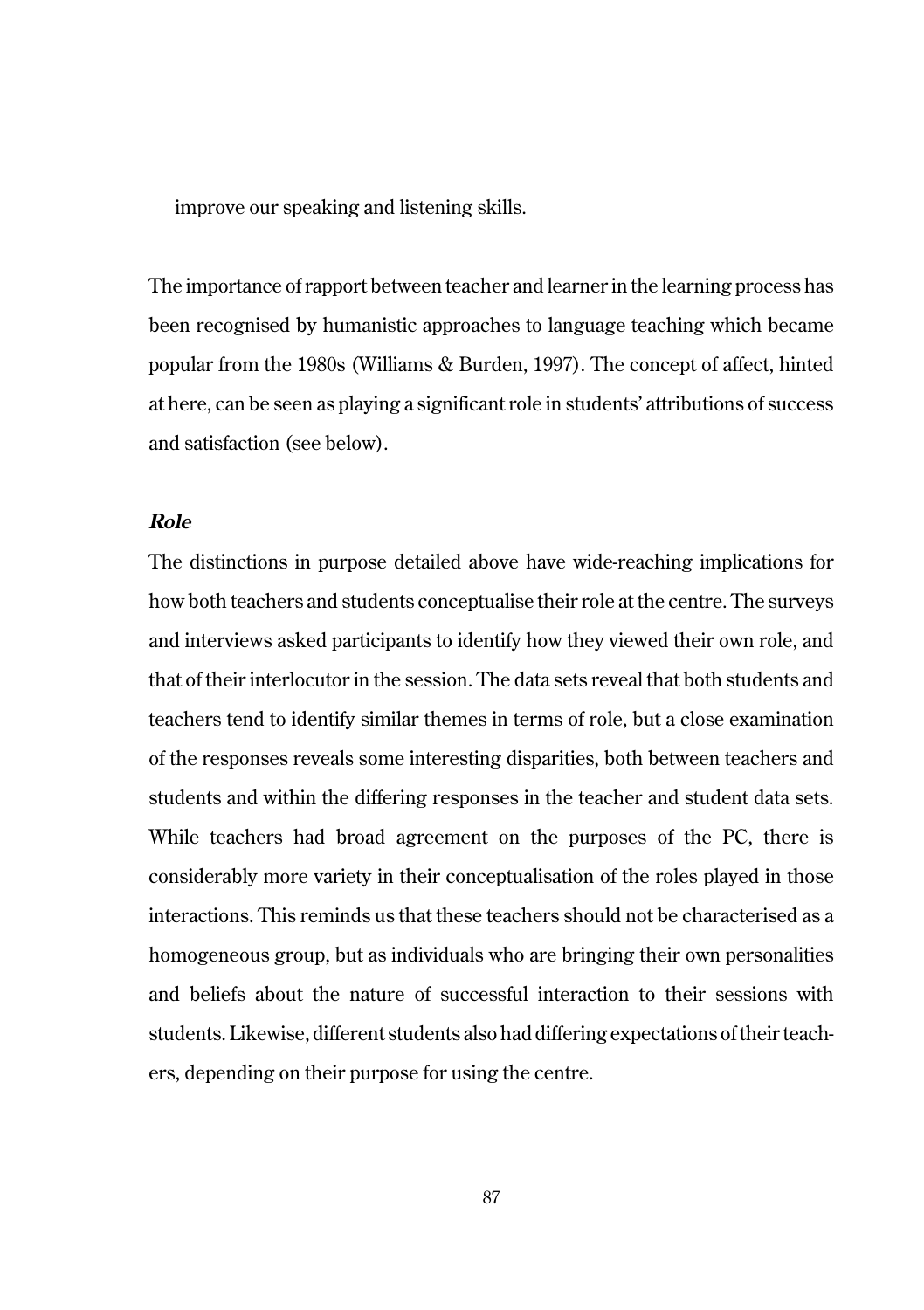#### *Preparation*

Students tended to describe their own role in terms of practical responsibilities, with the most common factors identified being a responsibility to come (and leave) on time, and to prepare for the session. This focus on time-keeping and particularly preparation as the students' responsibility was also highlighted by teachers.

A closer look at the student data on preparation, however, reveals that students seem to have quite a simplistic view of what preparation requires. In the majority of cases this is limited to "I must decide a topic", often something as simple as "my summer vacation", or frequently, "your summer vacation", a distinction of which students rarely seem aware, but which usually results in the student asking a question at the beginning and then expecting the teacher to fill the next 15 minutes of talk time, despite the fact that they are usually there to improve their own speaking skill. This topic guideline is one given by the centre, which, while clear and easy to understand, seems to have failed to communicate to students precisely what coming prepared involves. The teacher data reveals that many teachers expect students to have a well-thought out topic, and possibly to have researched vocabulary they will try to use and to have an opinion or some questions to ask the teacher to facilitate the communication.

# *Active participation*

The degree of preparation expected by teachers and students is closely related to the most salient theme in the data set, that of active participation. Students and teachers are in broad agreement that the student should be an active participant in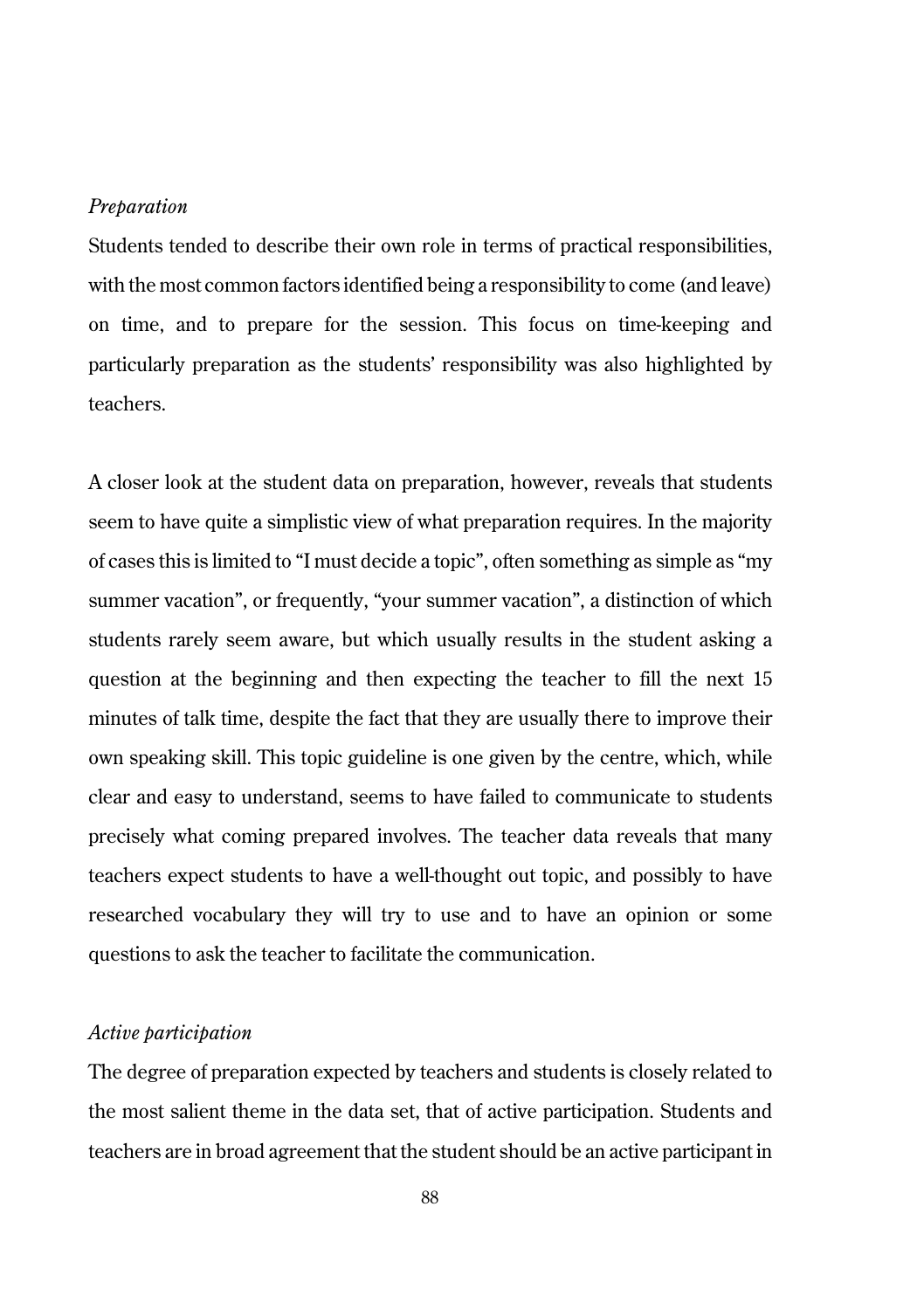the session, but differ as to the degree of participation expected. While students talk regularly of being active, which is characterised by such things as, "don't be scared to speak", or:

積極的に会話をし、その時間を楽しむこと。また、分からないことをどん どん質問していくこと。[Speak actively and enjoy that time. Ask lots of questions if I don't understand].

teachers were more likely to expect students to take the lead, illustrated by comments such as:

The student's role is to decide the focus of and lead the session. The teacher's role is to follow the student's lead.

The student is the initiator, the teacher is the reactor.

Teachers' desire to see students assume responsibility for leading the session, starting with thorough preparation of a topic, probably originates from their professional training as teachers and understanding of the role of practice and focus on form in second language acquisition. It may also be influenced by the strong emphasis on learner autonomy at the university, by which teachers are expected to encourage learners to "take charge of [their] own learning" (Holec, 1981). This is reflected in the distribution of talk time which many teachers allotted to students, who tended to expect 50% or more to come from the student (see below).

This view, however, fails to take into account the constraining role of status in any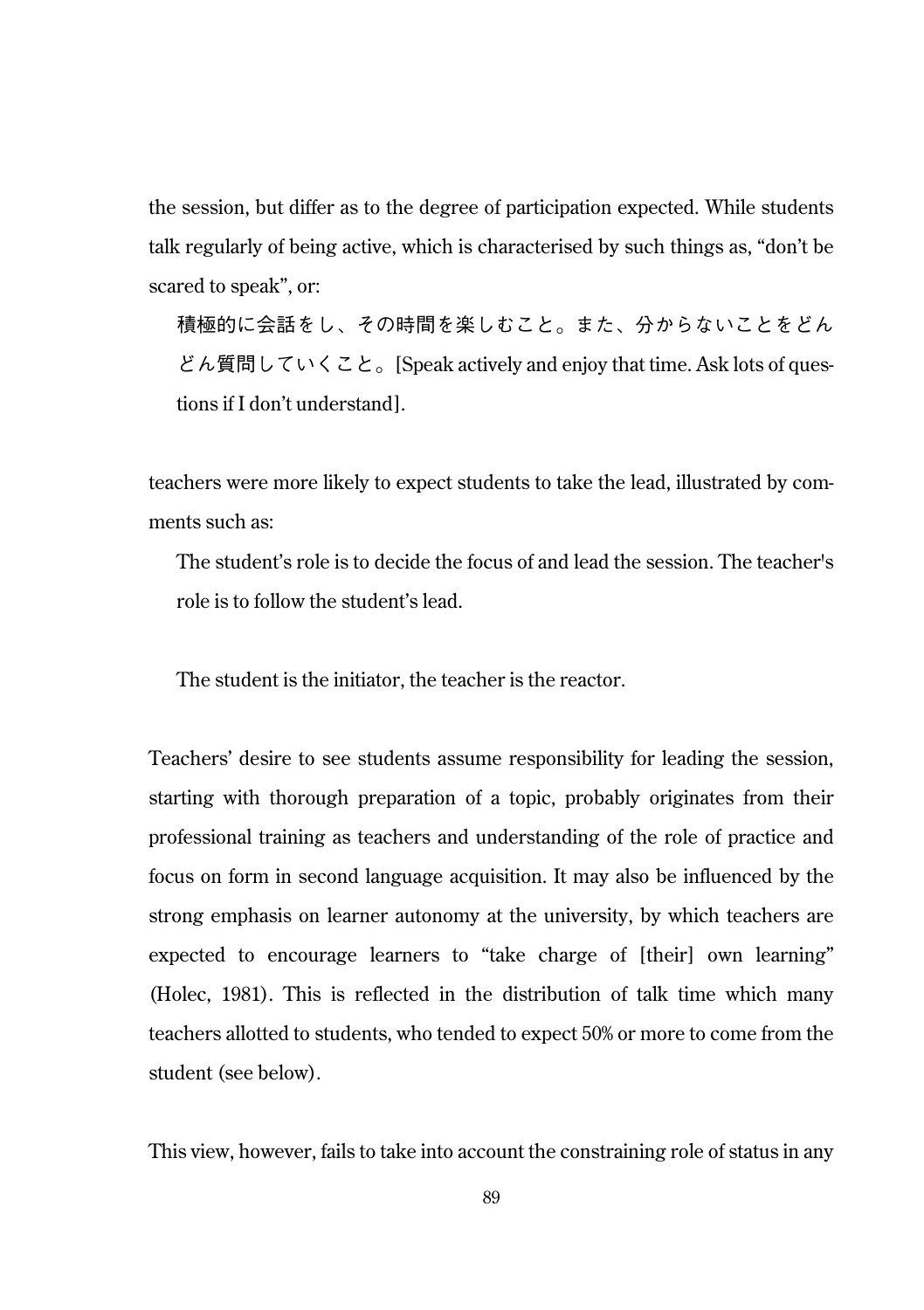interactions between learners and teachers. Johnson (1995) has discussed the ways in which 'teachers' control of the patterns of communication determines, to a large extent, how, when, where, and with whom language is to be used in the classroom' (p. 16) and how students often understand and recreate their own complicity with these patterns. Indeed, she posits that one of the most important skills influencing a student's ability to perceive the communication patterns of a classroom:

[is] to accurately infer teachers' expectations and intentions. To do this, students must be able to infer both the academic task structure and the social participation structure, and to fit their language into those structures. (p. 99)

As noted in the introduction, the PC is somewhat of a novel space for most students and for many they have only 15 minutes to make these sophisticated and nuanced inferences. This may be further complicated by the cross-cultural nature of the interaction at the centre. Cultures differ in terms of the communicative norms such as tolerance of silence, what can be asked, what kinds of stories can be told and for how long (Tannen, 1984, Nakane and Ellwood, 2009). Whilst acknowledging Tanaka's (1999) counsel to be cautious about often essentialised portrayals of Japanese communication patterns that are based on intuition rather than empirical studies (p. 8), there are numerous studies that claim the Japanese speakers are more likely to give up conversational floor space to people they perceive as being of higher social status (Kunihiro, 1976), follow Confucian conceptions of teacher and student roles in which students are expected to be silent until asked to speak (Tweed & Lehman, 2002) and experience difficulty participating in communicatively orientated learning tasks (Wordell, 1985).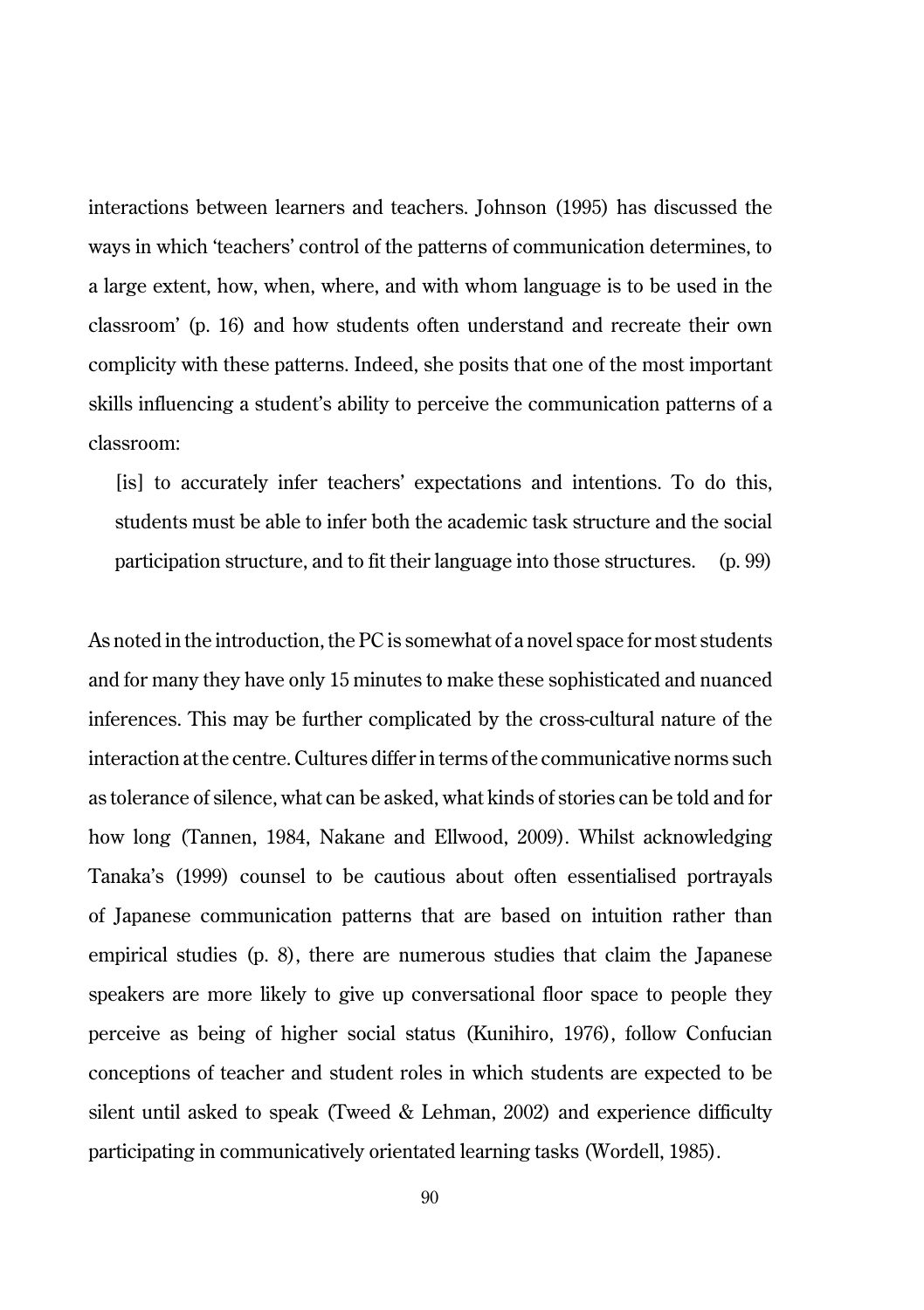We could argue that the institutionally governed roles of 'teacher' and 'student' in the classroom could become more blurred at the PC due to its physical (and symbolic) location outside of the classroom. As the findings indicate (below), the role for the teacher seems to shift to from a classroom based 'instructor' to more of a 'facilitator' or even 'advisory' role. Clemente, in relation to language counselling, notes that, although counsellors may use their power more implicitly than teachers in the classroom, or even attempt to reject it, and interact on an equal basis, "It is a fallacy to think that there is equality between the counsellor and learner," (2003:213). Furthermore, no student in the data set expressed a similar desire to lead a session; for them, being active within the conversation was sufficient.

Interestingly, this preference for active participation is not confined to the teachers; students also want teachers to be active in the conversation:" 積極的に 話してほしい。[I want the teacher to speak actively]," and this plays a major factor in student satisfaction. This may be a reaction to experiences where the teacher holds back to elicit more production from the student, but, as can be seen below, it is often interpreted by the student as a lack of interest or engagement.

#### *Teacher as facilitator*

The data reveals a broad agreement on the teacher as playing a facilitating role, not only in linguistic but also affective terms. Linguistically, students expect teachers to adjust to each student's level and support the interaction:

生徒のレベルをいち早く把握して、それに合わせて話してくれること。あ まり話せないときには、サポートしてくれること。 [The teacher should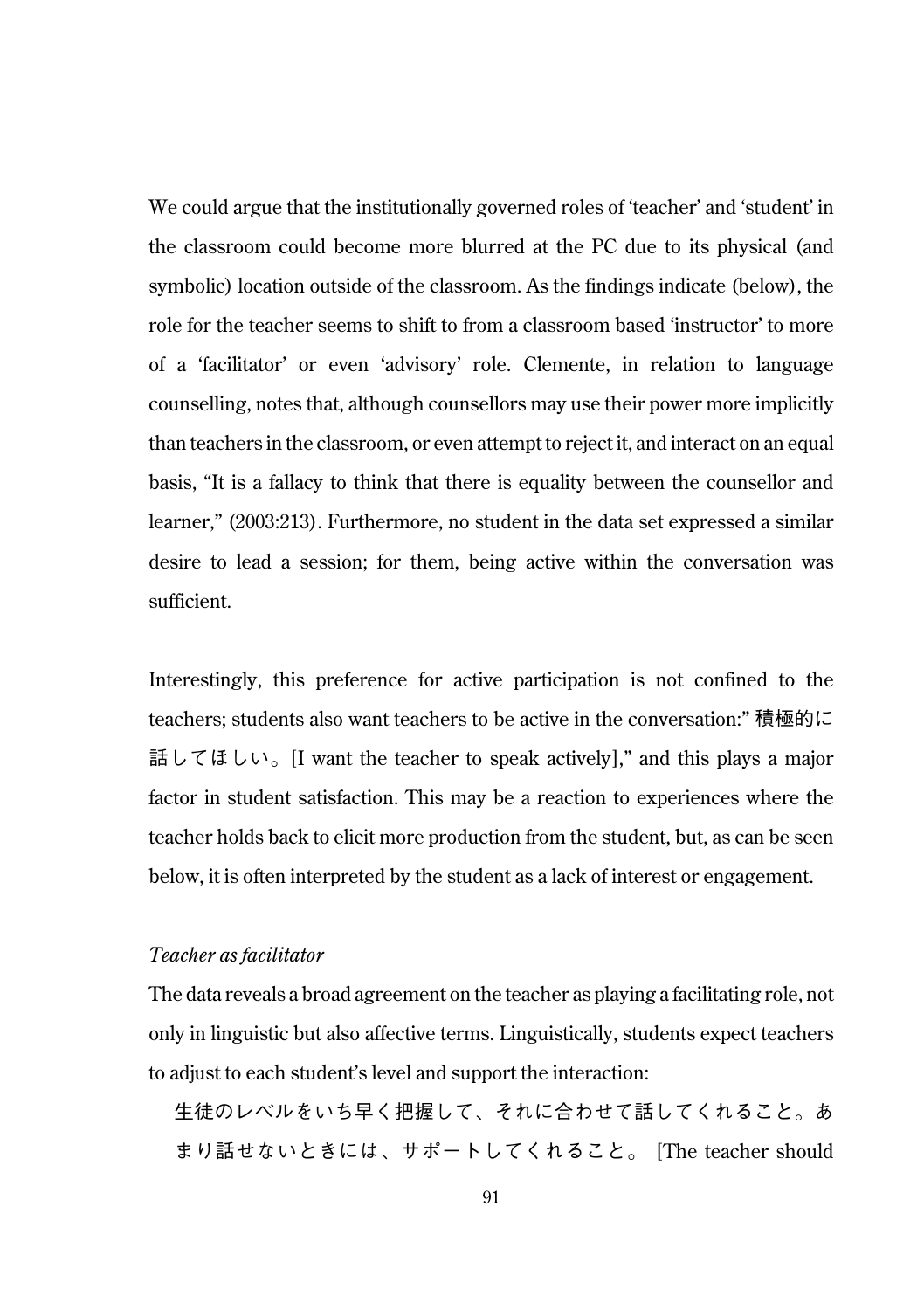grasp the student's level quickly, and speak accordingly. Support them when they can't speak well.]

This view was generally shared by teachers, who understood that:

The teacher acts as the interlocutor to help the student develop and express her ideas.

From an affective standpoint, being welcoming and making students comfortable was recognised by teachers as part of their role:

The role of the teacher is to encourage more production from the students by creating a comfortable communication environment.

I feel the teacher should be a coach at the practice center. The teacher is there to mentor, support, and encourage the student.

However, while teachers seemed to see this as just one aspect of their role, with many not referring to it at all, this affective dimension was often characterised as the most important teacher role in the eyes of students:

ただ、英語でフレンドリーに話してもらえたらそれだけでいいです. [As long as the teacher speaks in a friendly way, that's enough.]

英語を話すとき、ナーバスになることもあるのでリラックスさせてほし  $V_0$  [I am often nervous when I speak English, so I want the teacher to make me feel relaxed].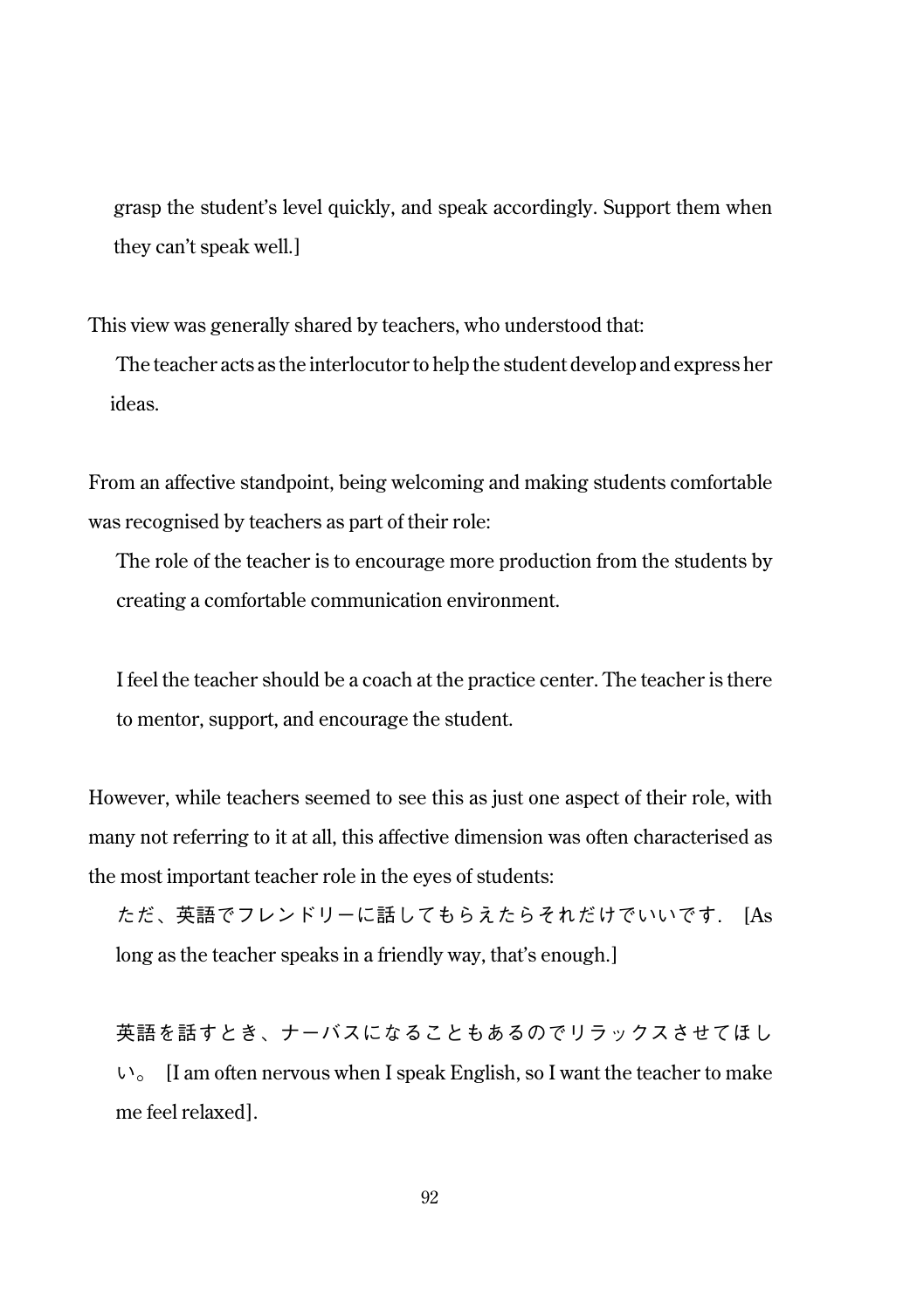and was often closely associated with linguistic facilitation:

The role of the teacher should be assistant to the user. They should have motivation to listen and speak to users, lead to achieve user's goal / purpose, and be a good listener and speaker for user to practice comfortably.

This emphasis from students on affective facilitation, and its relative absence from the teacher data, suggests that some teachers may underestimate the importance of the role of affect in communication, although it has been well-documented (Arnold, 1999). This is confirmed by looking at the data on student satisfaction (below).

Despite this general agreement on the teacher as a facilitator, a significant minority of students still saw the teacher fulfilling a more "teacher-like" role, despite the setting of the PC:

I think the roles of the teachers are to listen the student and correct some mistakes or teach synonyms and the similar idioms to the students.

The data reveals that teacher and student roles are therefore complicated, and are influenced by a number of factors: the purpose of the session, the individual teacher and student involved in the interaction, and their beliefs and expectations. Teachers generally recognised the flexibility of their own role, acknowledging the fact that it was often student purpose which determined roles, while some identified a degree of negotiation:

I would describe it as collaborative. The student and I will find some way to make the 15 minutes most useful to the student's goal for the session.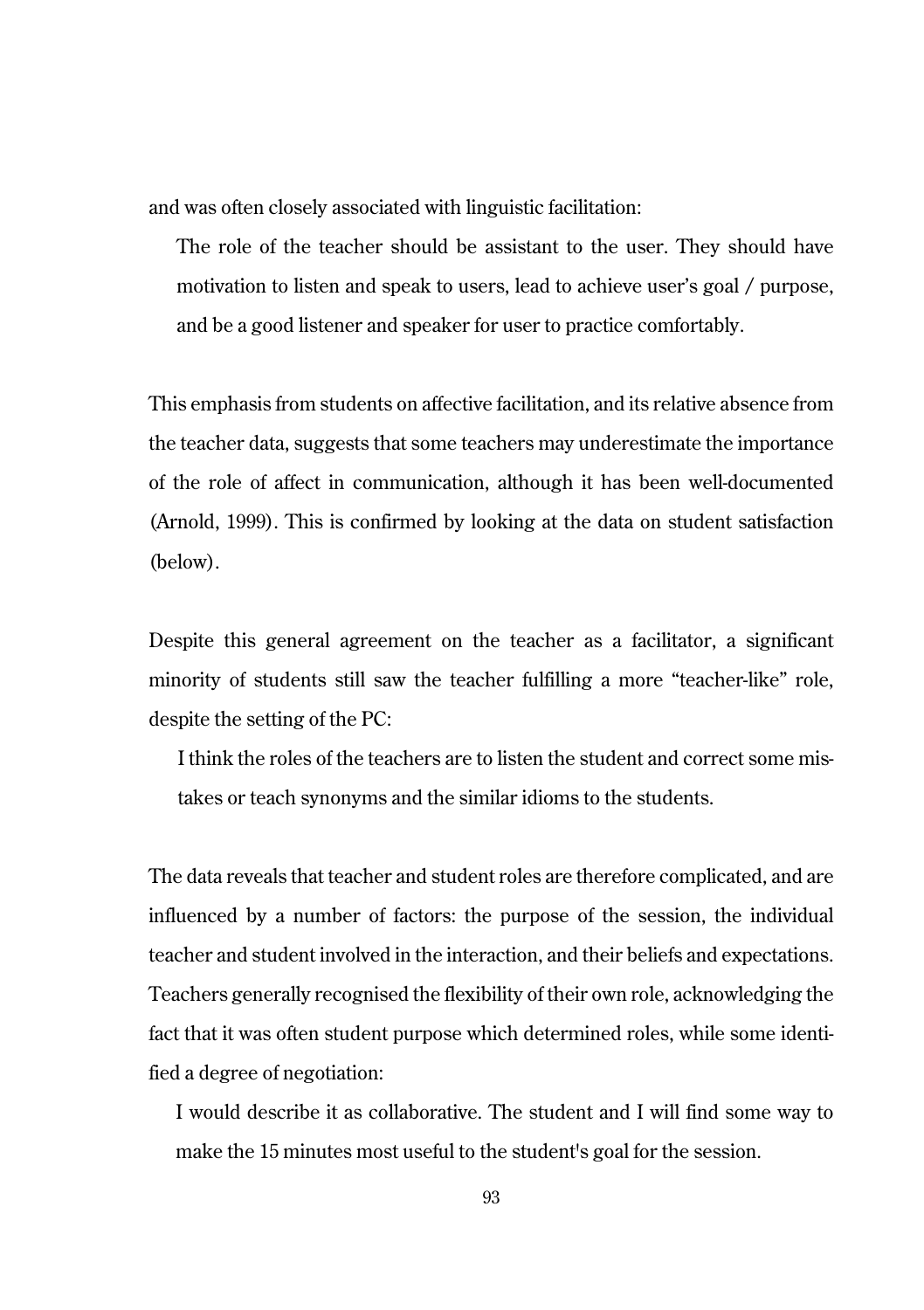When looking at interview data, an even more complex view of teacher and student roles as dynamic and context-dependent becomes clear. These teachers recognised that their role in relation to any one student is strongly influenced by the level of familiarity that the student has with the nature of a practice centre session. In this way, roles evolve over time as students gain more experience of using the centre, develop a relationship with individual teachers and also improve their own communicative competence. In a fifteen-minute session with a new student, however, it is understandable that teachers have little time to negotiate their role with students, resulting in some unsatisfactory encounters for both parties.

#### **Variation amongst teachers**

#### *Talk time*

Teachers were also asked about their expectations in terms of how much conversational 'floor' (Seedhouse, 2004) the students should ideally occupy, the percentage of students that came prepared with a topic (as is stipulated by the institutional set up of the PC), and what kinds of topics, if any, that they felt uncomfortable talking about. The data showed that large amounts of variation existed between individual teachers in terms of these beliefs and perceptions.

In terms of the ideal amount of the conversation that the teacher expected the student to occupy with their own turns, most teachers' responses were spread between 50 and 70% of the total talk time, indicating that whilst some teachers approached the activity as a collaborative event that both parties should work together equally on, there was a general tendency to place a greater onus on the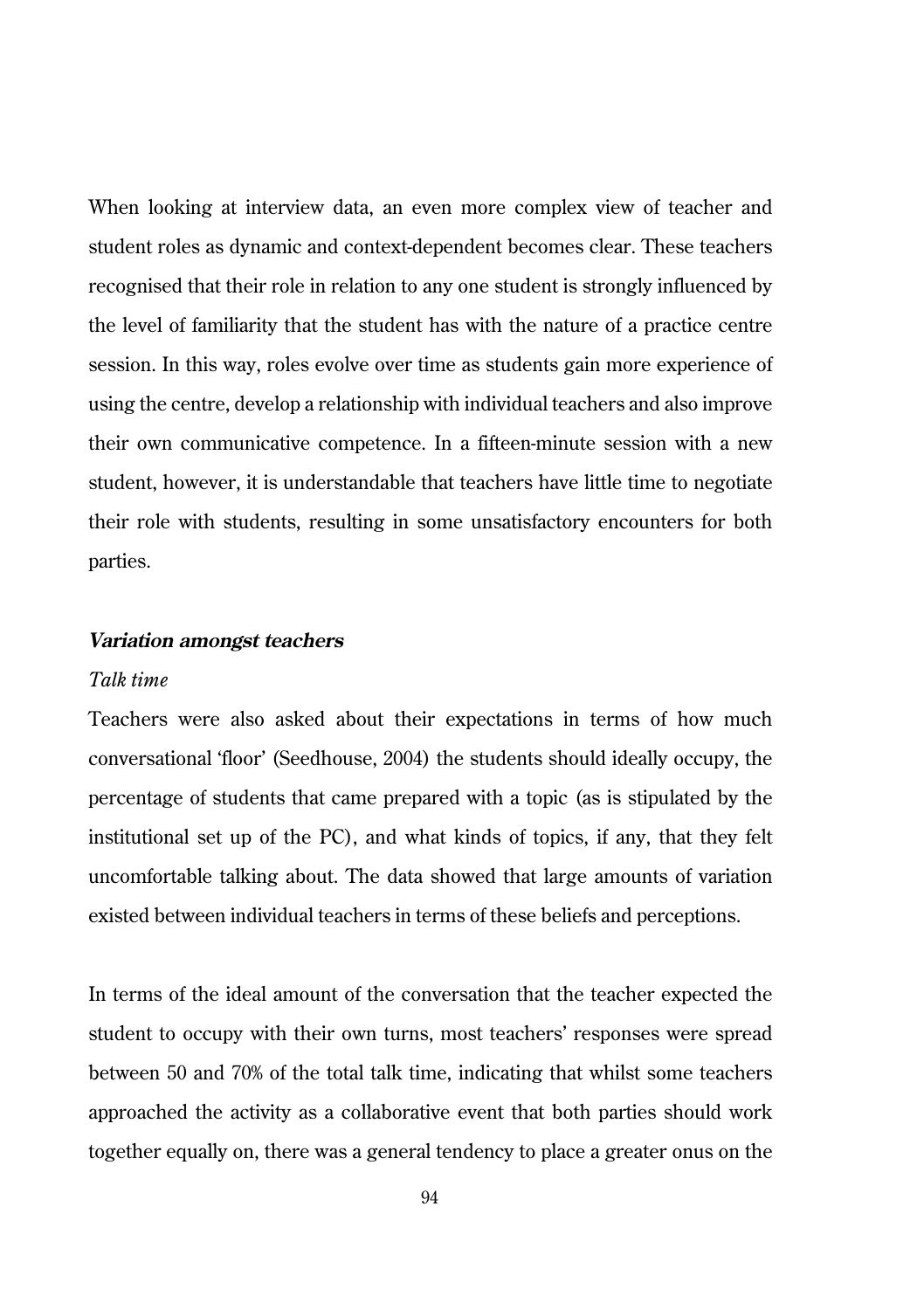student to speak rather than listen. Indeed, one teacher in particular expected around 90% of the talk time to be taken on by the student. These findings may illustrate a mismatch in terms of beliefs about the purpose of the PC given the above finding that many students understood the PC to be a place where they could go for linguistic and cultural input as well as output.

#### *Topic*

There was an even greater level of variation between the teachers' reports about how many students came with a prepared topic. At the lower end of the scale, three teachers said that only 20-25% of students came with a topic whereas another three teachers reported that 80-90% of students had topics. This could indicate one of two realities; either the percentage of students who brought topics actually did vary to this extent between individual teachers or that individual teachers differed in terms of what they accepted as a legitimate topic. Certainly, close analysis of the sign up sheets lent support to the latter reality as no real discernible differences could be found between the students' declared topics for individual teachers.

Teachers also differed to some extent when asked to provide examples of what, if any, topics they had felt uncomfortable talking about with students at the PC. Of the 14 teachers who answered the question, 10 reported that they had never felt uncomfortable with any of the topics students had brought up. However, four teachers said that they were uncomfortable with certain topics which included personal information about families, future plans and giving students advice on their personal problems.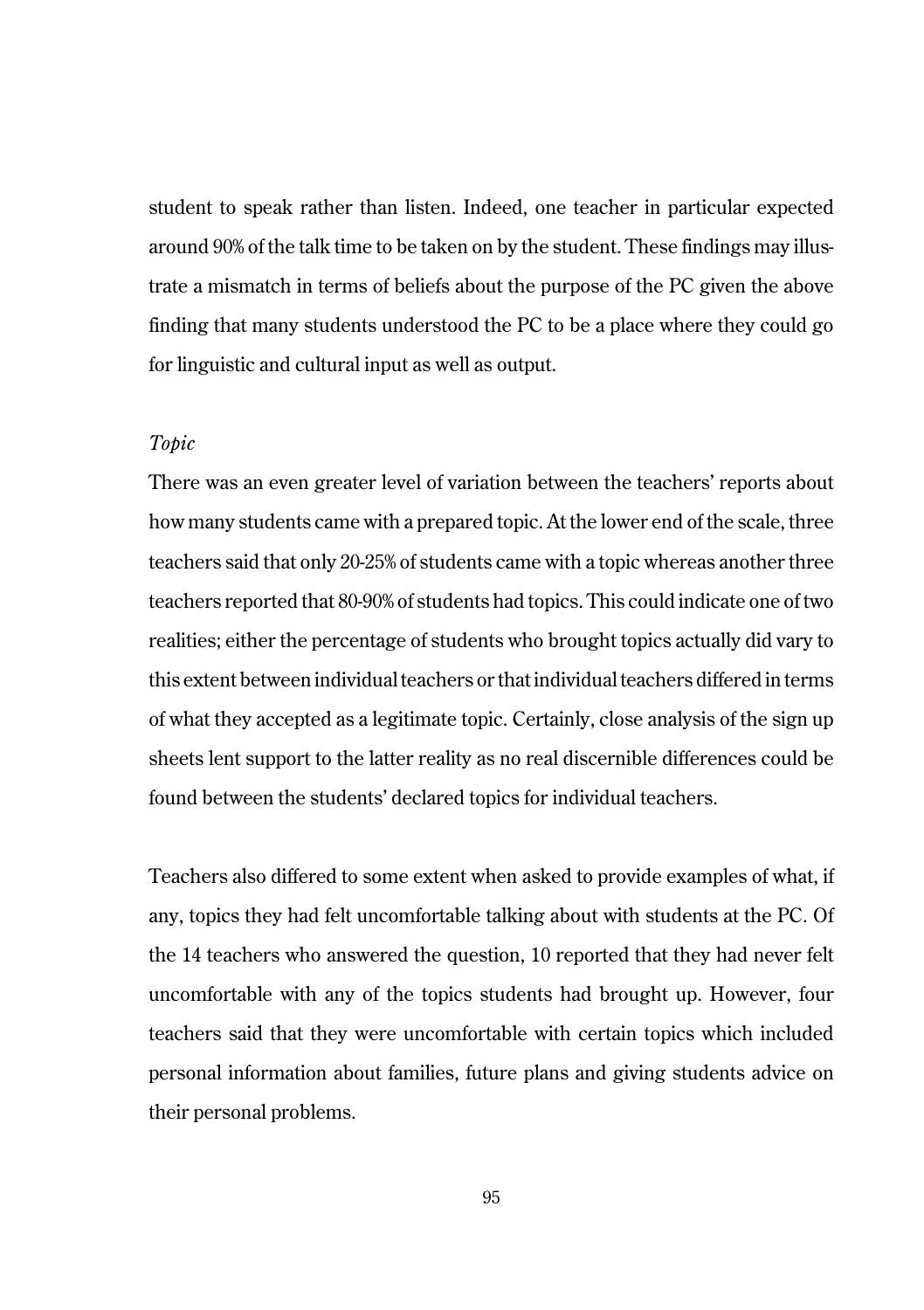As these findings illustrate, there were notable areas of variation amongst PC teachers in terms of how much they expected students to talk, the topics that they were comfortable talking about and perhaps also their individual understandings about what constituted a 'proper' topic. This raises questions about how easy it is for students to navigate these expectations and beliefs successfully. What happens to the student who comes prepared to participate as an equal partner in conversation about their weekend plans but is actually expected to talk for 90% of the time and to have thought of a more complex topic? How might teachers react when asked questions about their personal life that they feel uncomfortable talking about (especially if another teacher was completely comfortable talking about the same subject)? In the next section of the paper we will discuss teacher and student beliefs about which factors affected whether their interactions were satisfying or not. Indeed, we will also discuss how these dimensions of difference between teachers could be linked to the success of the interaction.

# **Factors affecting satisfaction**

Both students and teachers were asked to identify the factors that they felt played a role in both very satisfying and unsatisfying interactions at the PC. Teachers were asked to identify the common factors that linked satisfying interactions and those that linked unsatisfying interactions. The topic of whose feelings of satisfaction the question pertained to was left purposefully vague and open for respondents to interpret as they wished (i.e. satisfying for themselves, for the students or both). This allowed us to explore the intriguing question as to whether teachers (who are taking part in the interaction as part of their professional role) considered their own levels of satisfaction when answering the question or whether they considered it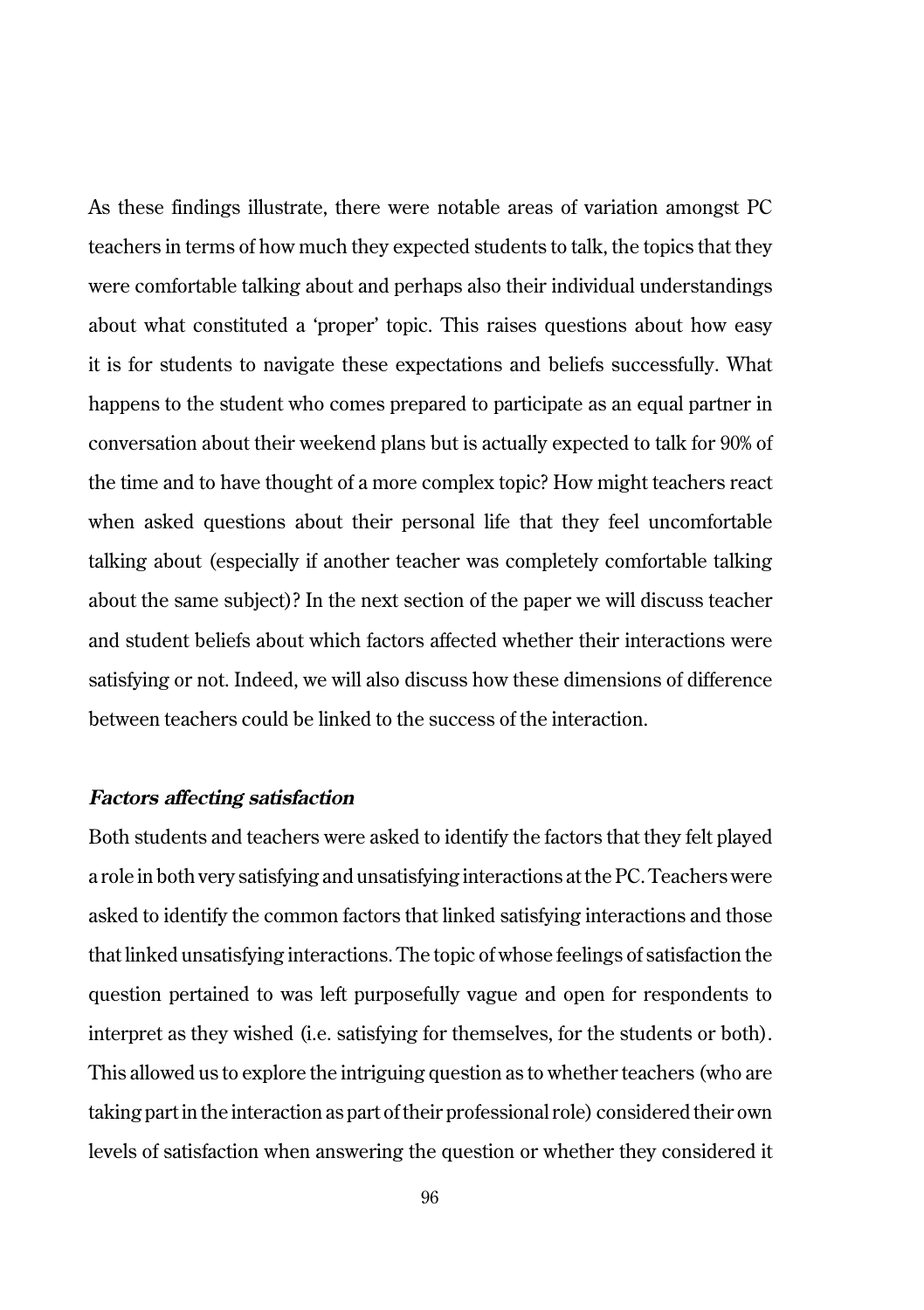solely from the point of view of the student using the service. Students were asked to think of both a satisfying and unsatisfying interaction that they had participated in at the PC and identify the respective factors that led to these feelings. As with the teacher survey, the notion of who this level of satisfaction pertained to was left open for the students to interpret, to ascertain whether the students considered not just their own feelings as users of the service but also those of their interlocutor (even though they are there in a professional capacity). As with beliefs about the purpose of the PC and the respective roles of the interlocutors discussed above, the data showed both areas of agreement and marked areas of contrasts between teachers and students.

Broadly, the interlocutors' interest in the topic and the extent to which the conversation flowed smoothly were both common factors affecting the level of satisfaction that emerged through both the student and teacher data. However, as a detailed analysis will show, the ways in which the two parties described these factors and who they attributed them to differed in crucial ways.

#### *Interest in Topic*

Both teachers and students often attributed the level of interest in the topic as a key factor in whether the interaction was satisfying or not. As these teachers noted when reflecting on satisfying interactions:

[students] are considerate of the instructor, meaning they actually try to have a conversation that both parties are interested in.

… there is a commonality found that I can speak with the student about.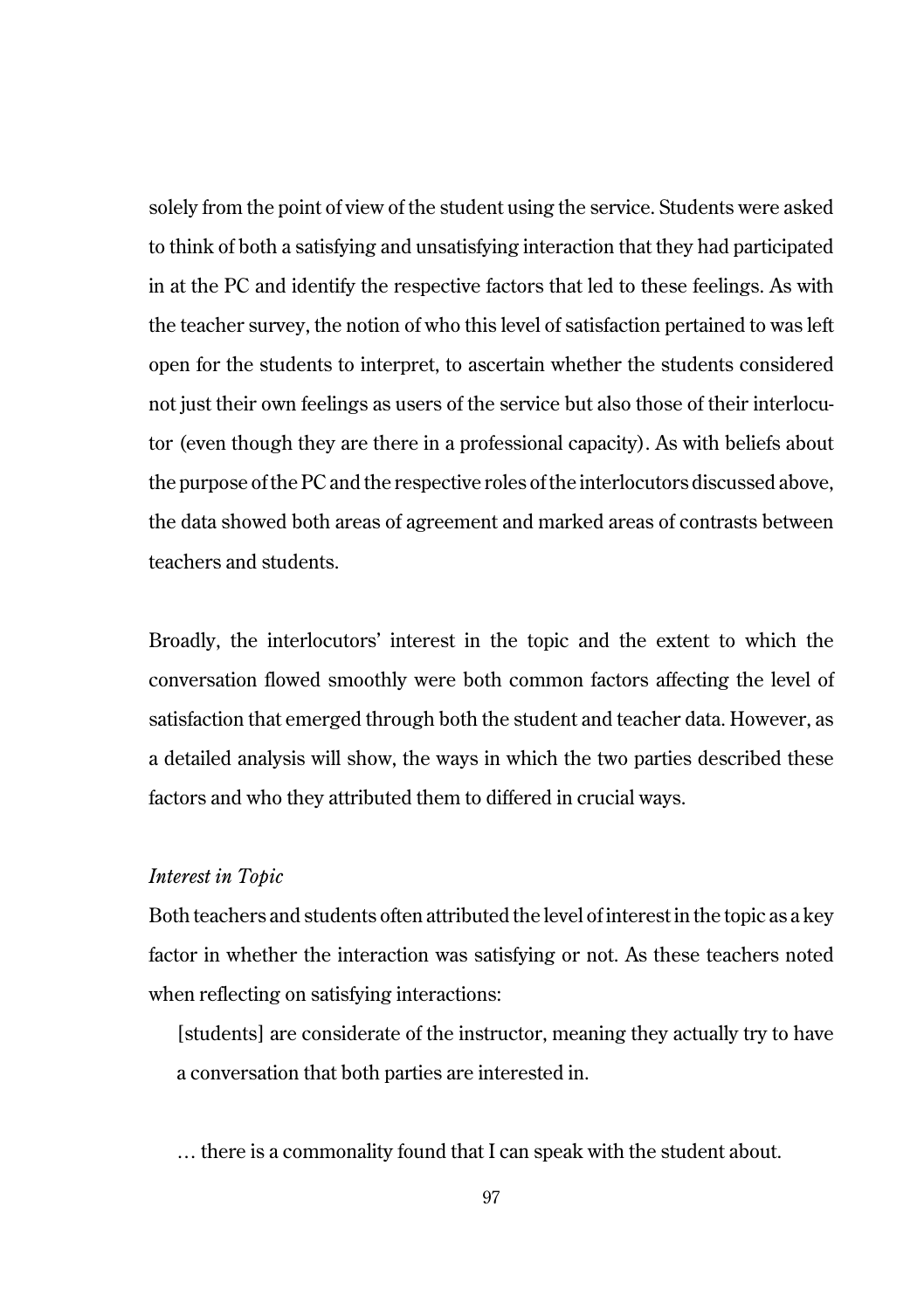Conversely, unsatisfying interactions were characterised by many teachers as being centered around 'boring', 'generic' and 'monotonous' topics such as 'Do you like Japanese food?' or hobbies and vacations. The use of terms such as 'generic' or 'monotonous' indicate a key finding from the teacher data; that it was not necessarily the topics themselves that were problematic but the frequency with which they were expected to talk about them.

Students too acknowledged the positive influence of finding a common topic that both parties were interested in, as this student reported:

The teacher and I liked same musician, so we could be excited to talk about him.

However, they were often just as aware of the negative effect of not preparing a topic that both student and teacher found interesting:

[I] prepare one topic which I would like to discuss with a teacher but he didn't say his opinion well. I thought each person has the field. That topic must not be his.

Because his motivation of topic was not really good. The topic was about TESOL, and I hoped to hear more exciting story but it was not really excited topic to him, so I was a little shocked about it.

As has been noted above, one of the main differences in the ways in which the two parties approached PC conversations is that for students, each interaction is a 'one off' in the sense that the interaction appears to them to be somewhat unique; they have little awareness of the discourse that the teacher has participated in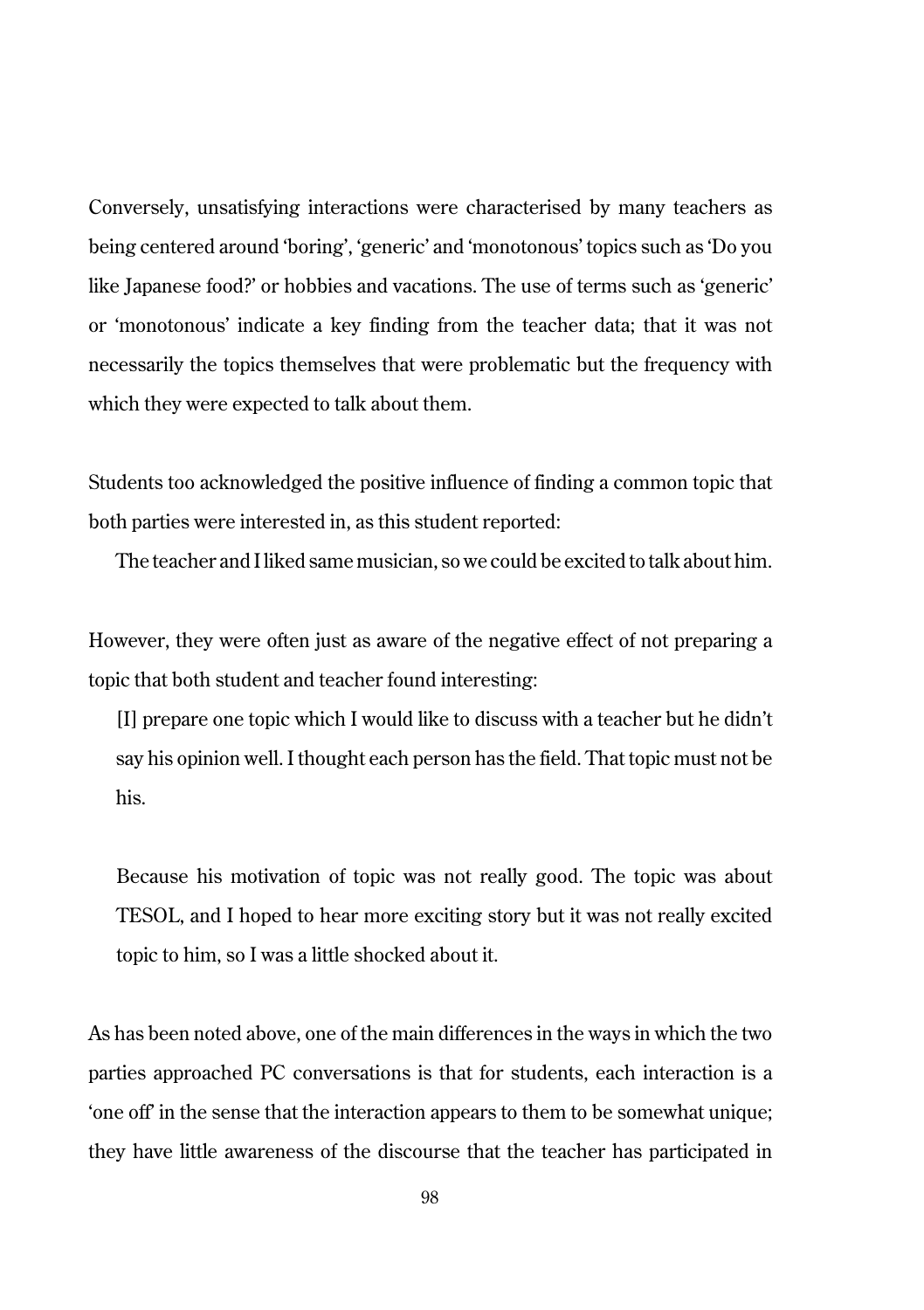before they arrive. It may be necessary then to find ways in which teachers can better communicate to students what sorts of topics they are personally interested in talking about.

# *Conversation Flow*

Both teachers and students also identified what could broadly be termed the smoothness with which the conversation proceeded as being a factor in terms of the perceived level of satisfaction. Interestingly, the flow of the conversation was most often identified by teachers as being dependent on the student's communicative competence in English and rarely their own. Teachers reported positively of students 'having the ability to hold a conversation that lasts 15 minutes' and being 'happy to communicate naturally' and able to engage in a '"catch-ball" style conversation', whilst negatively evaluating those who:

seem to have no knowledge of English conversational conventions (they don't ask follow-up questions, they wait for me to initiate topics, they abruptly switch topics in the middle of the conversation, etc.).

Interestingly, whilst students also wrote about the importance of conversation flow and their own communicative competence in terms of having a satisfying interaction, they also frequently described both positive occasions when the teacher's communicative skills facilitated the flow of the conversation and negative instances when the communicative 'work' that they were expecting from the teacher did not occur. On one hand, as one student positively recounted:

そのときに私の意見を引き出すような質問をELIの先生がしてくれて、と ても会話がしやすかった。[That time the teacher asked questions that helped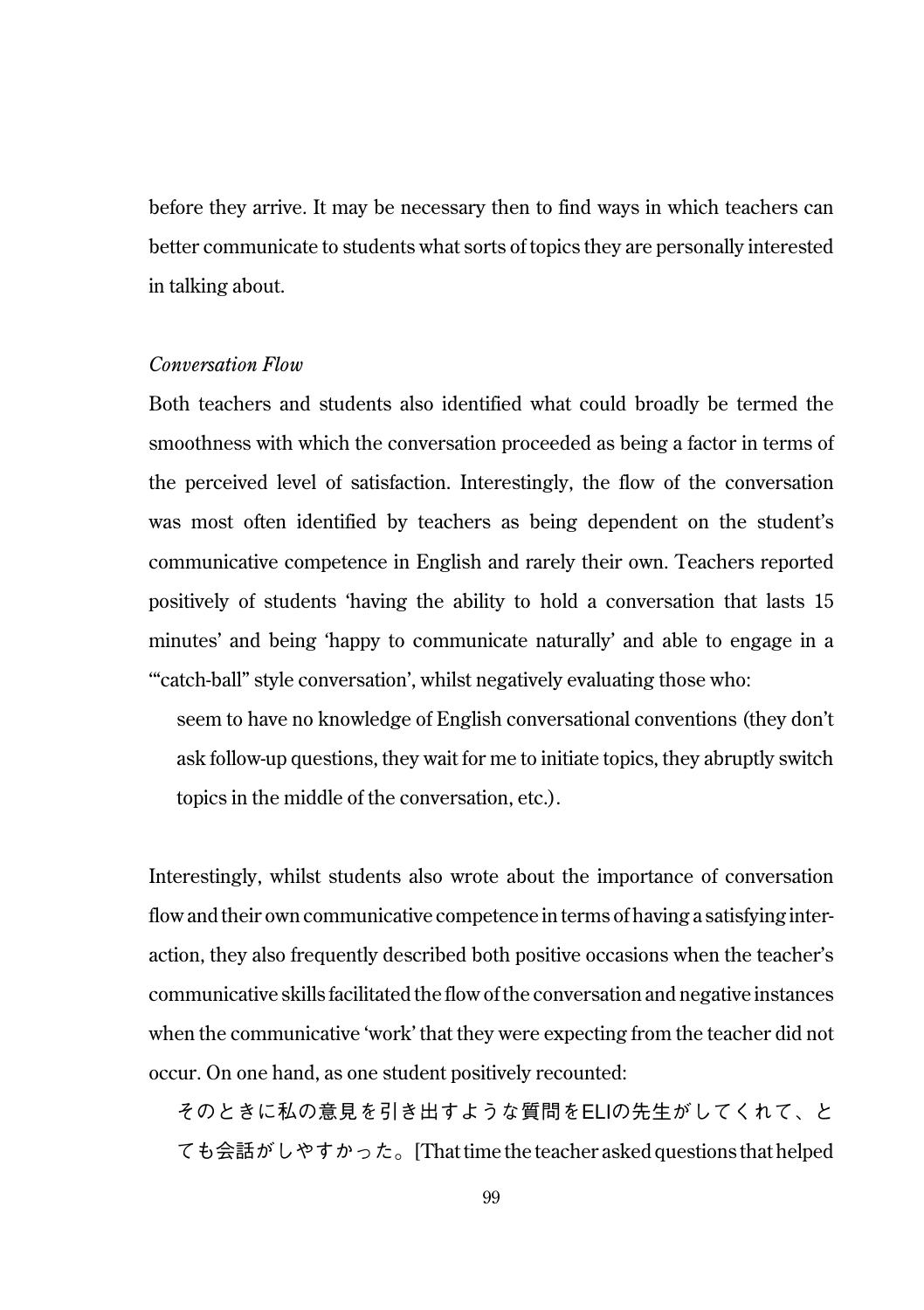me to express my opinion and it was easier to hold the conversation.]

On the other hand, however, out of a total of 34 responses to the question concerning the factors involved in unsatisfactory interactions, 11 separate students perceived a lack of communicative participation on the part of the teacher as being a key factor. This perceived lack of participation was described in some cases as:

何を質問しても返事がそっけなかったとき。[No matter what questions I asked, the response was curt]

先生が話しにあまり乗ってくれなかった時 。[When the teacher did not really join in the conversation] (lit. When the teacher did not really ride the conversation)

先生と話題が合わなくて、反応がいまいちで、会話が止まってしまった 時。 [When the topic did not suit the teacher, there was a lack of response and the conversation stopped]

The teacher did not talk so much. She asked something, so just I talked and she listened. It was boring.

Of course, given that teachers varied in terms of how much conversational floor they expected the student to occupy and the fact that many saw the practice centre as a place in which students could practice their speaking (as opposed to listening skills), what the students quoted above identified as a lack of communicative work on the part of the teacher could actually have been cases in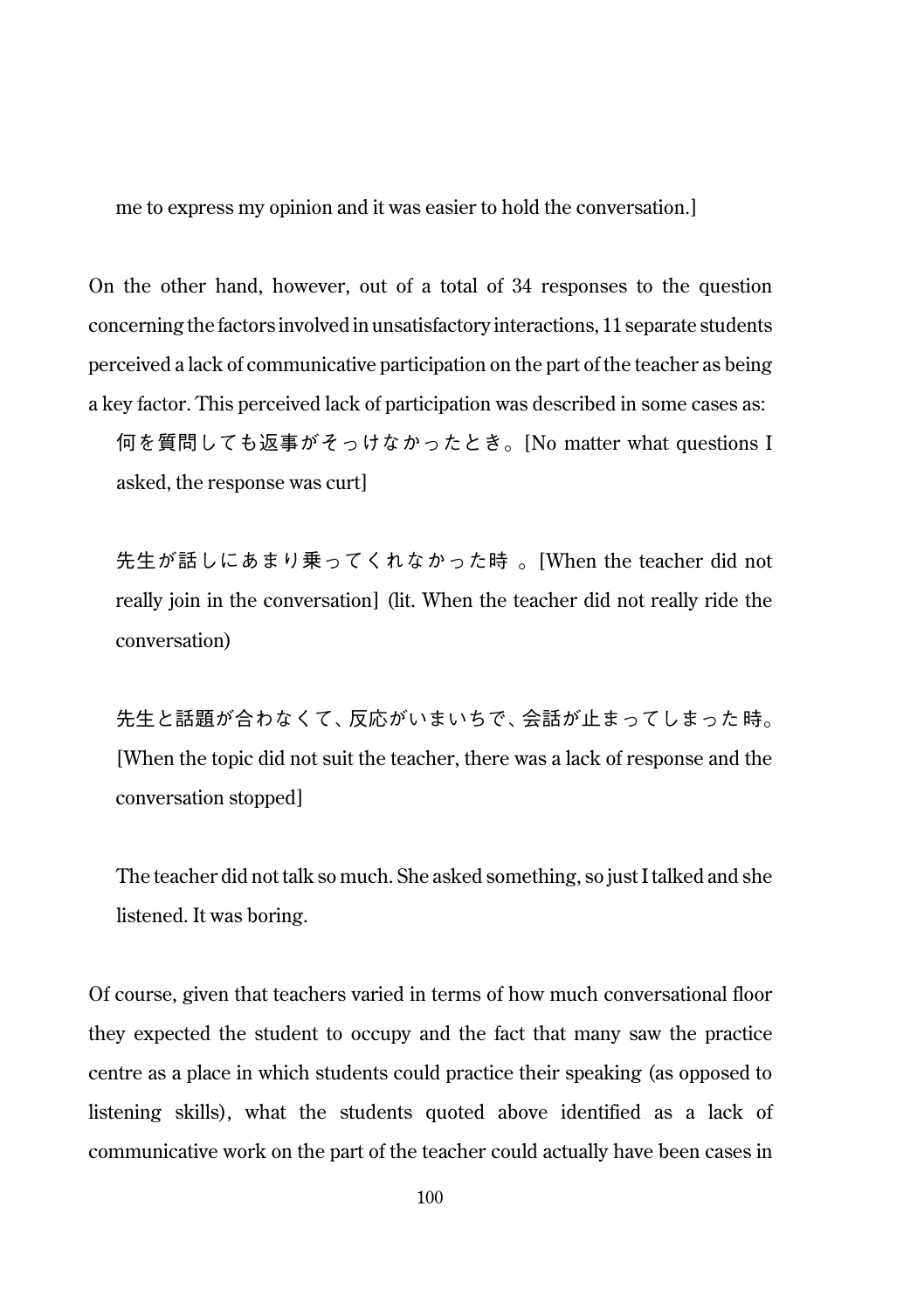which the teacher was performing the role he or she felt was expected of them. If this was indeed the case, we can see how a mismatch in terms of expected roles can have a bearing on the extent to which one party evaluates the level of satisfaction taken from the encounter. In addition, the third example might illustrate the direct consequences of a poorly matched topic for one of the interlocutors: the conversation breaks down. Nevertheless, these perspectives from the students serve to remind us that the level of communicative collaboration brought to an interaction by teachers within such settings cannot necessarily be taken for granted.

# *Preparation*

There were several factors that were almost exclusively discussed by either teachers or students and tellingly not discussed by the other party. Teachers overwhelmingly identified the extent to which the student had prepared as being a key indicator of the level of satisfaction. 10 out of the 15 teacher responses regarding satisfactory interactions mentioned preparedness on the part of the student. As one teacher emphatically put it, 'number one priority - student preparation'. Although exactly what such preparation entails was not always discussed in detail by the participants, the common features were prepared topics, questions and vocabulary, in addition to having a clear idea of what they wanted to achieve through the activity. This finding in itself is perhaps not surprising but the fact that only one out of 36 student responses on the same topic mentioned preparation as a positive factor indicates an inconsistency between teacher and learner beliefs. Indeed, the student who did discuss it presented it as a behaviour that she or he had learned the importance of as part of an independent learner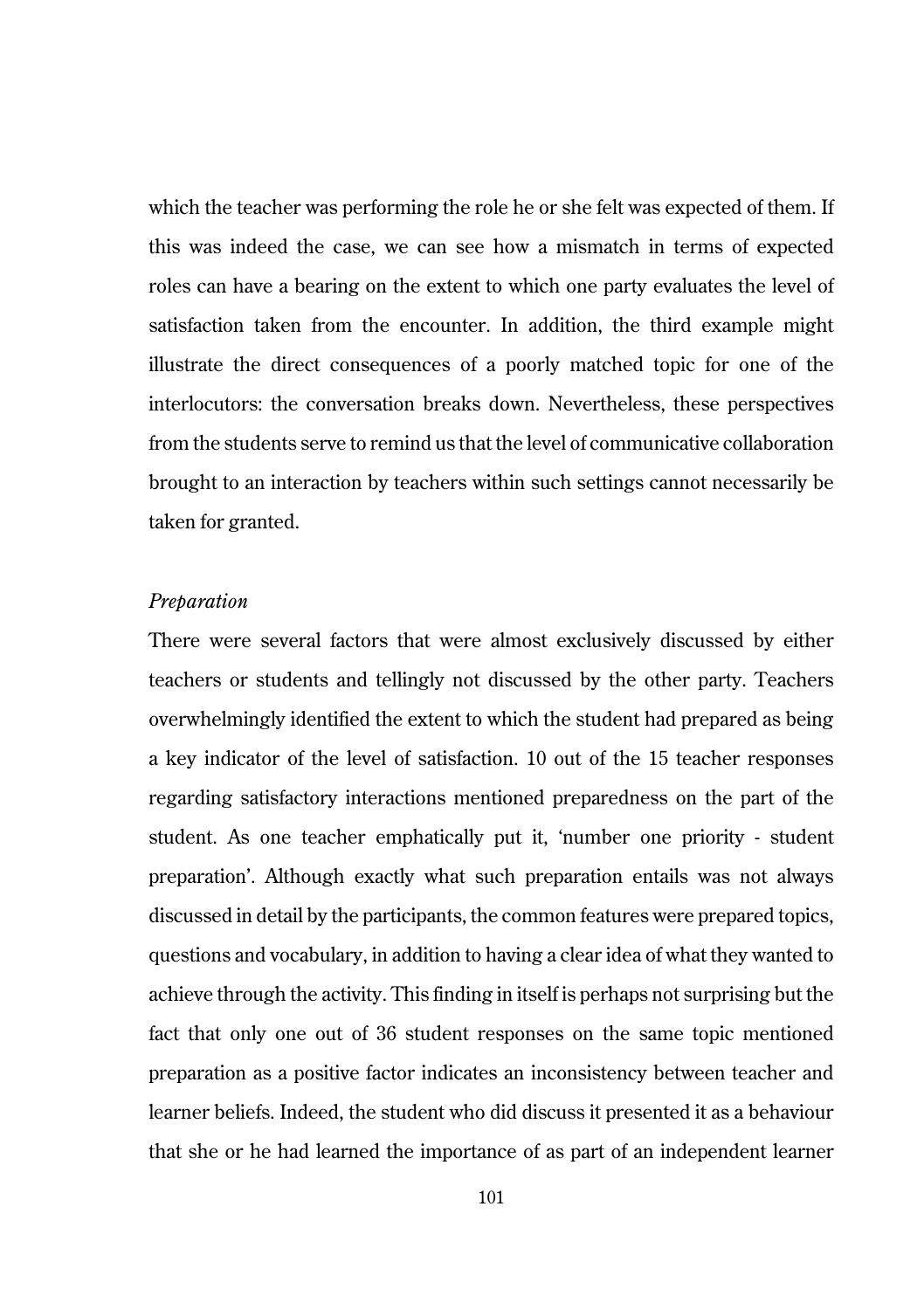training course offered at the university. As noted above, many students did clearly discuss some aspects of preparation as being one of their *roles*, and some students were clearly preparing well as teachers positively evaluated such factors. However, it seems as though they fail to make any clear connection between such activities and the satisfaction borne out of the interaction. Given that it was such a common factor for teachers, it would suggest that more needs to be done in terms of explicating the pedagogic reasoning behind the institutional inclusion of preparation in the student's role at the practice centre.

# *Intrinsic versus extrinsic motivation*

Another important emergent theme from the teacher data was the way in which high levels of intrinsic motivation (They are there as they want to speak to us', 'students attend by choice') were positively evaluated and directly contrasted with extrinsically motivated use ('students are required to attend', 'the student is only doing it for an SJ [Speaking Journal]', 'students coming because they "have" to do speaking journal') which were very frequently negatively evaluated. As noted in the introduction to the context of the study, a large proportion of the students using the facility were doing so in order to complete conversation tasks assigned for outside of the classroom. Whilst teachers were apt to identify these as negative factors which constrained the interaction and made it feel 'more forced', the students who participated in the survey rarely discussed the interactional satisfaction in terms of their motivation. This may be because the students who participated in the survey were self-selecting and might be assumed to have high levels of intrinsic motivational orientation towards the PC. It might also be, however, that students understand the pedagogic value of the center and the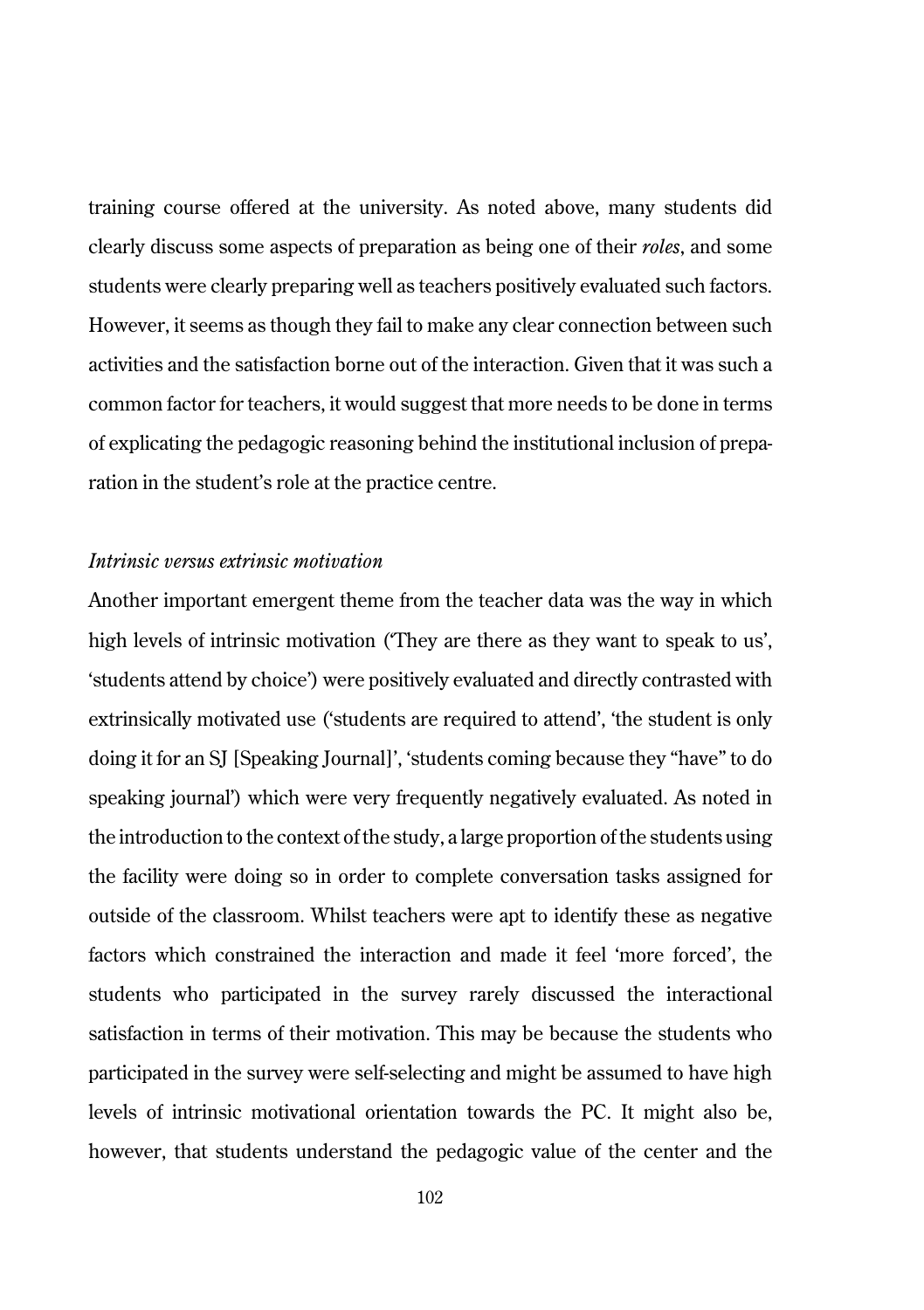learning opportunity it presents regardless of whether they are intrinsically or extrinsically motivated to participate there. In fact, when asked to recommend improvements to the centre, several students identified being required to visit the centre as a desirable policy:

1 年生の必修の授業にプラクティスセンターでしかできないようなアク ティビティーを入れるともっと認知度が上がると思う。 [If there are compulsory class activities in the first year which can only be completed at the Practice Centre, I think it would raise awareness about it.]

Making rule that students have to visit the Practice Centre once in a month/ two months, especially Freshman.

It could be argued that what can be seen from this discussion of motivation is the complex process through which the sometimes vague and somewhat shifting constraints and affordances of language learning activities, intractable from the social world, can be difficult for the participants in the activity to negotiate. Early on in this paper, the PC was described as a complex space that was at once embedded in the domain of an educational institution whilst also being, to some extent, removed from the typical language classroom. This complexity seems at times to be difficult to navigate for both teachers and students as the exact nature of the interaction shifts. The teachers acknowledge that it serves as 'the opportunity to engage in conversation with a native speaker in order to improve their spoken fluency' and students appear to value it as such. However, the teachers also seemed to value the notion that students wanted, in a 'genuine' way, to come and speak to them as people rather than under the duress of a homework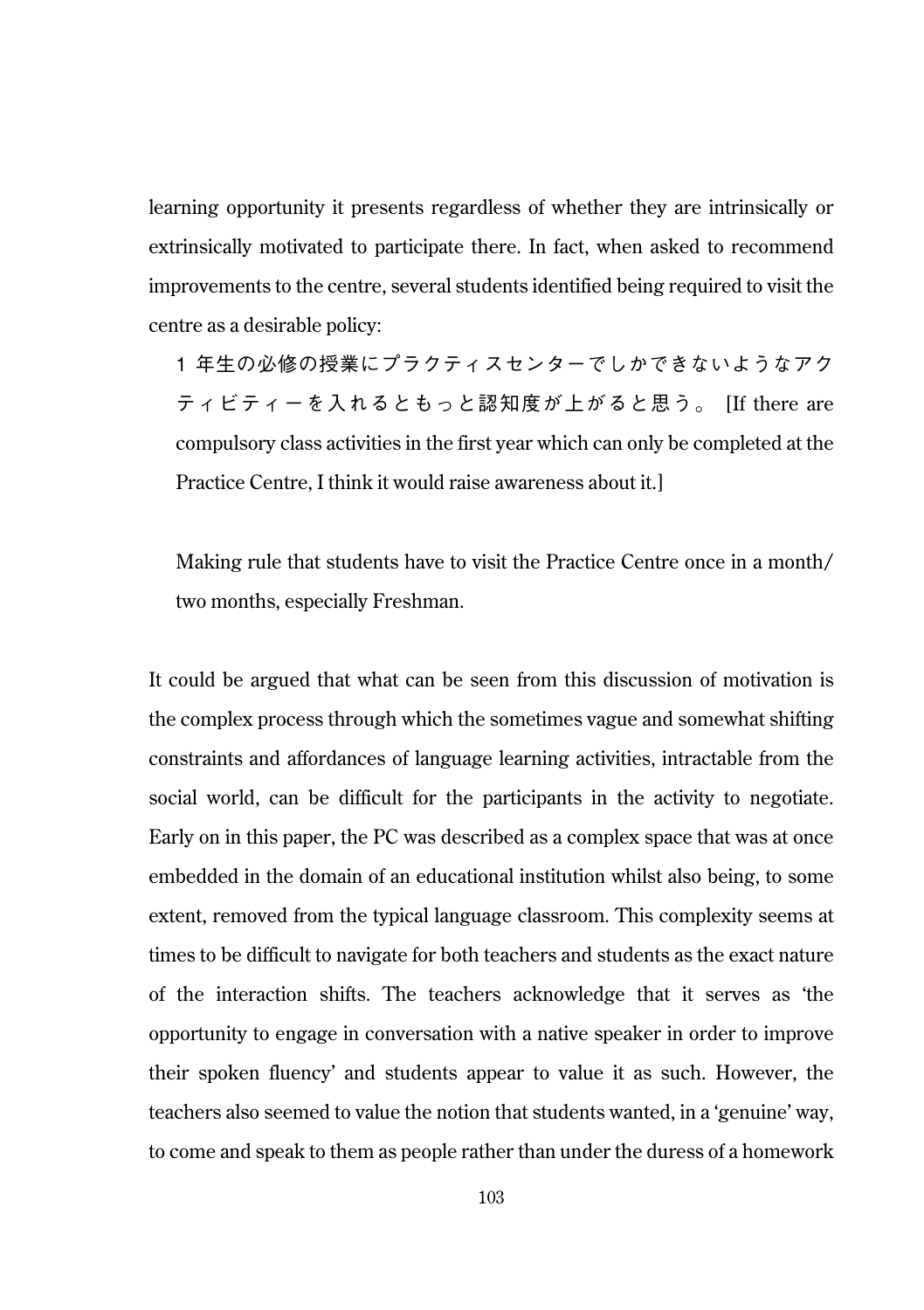task. Students however, engaged in the task of learning a second language, did not seem to care exactly where their motivation was coming from, even though this motivation may have been shaping the way in which they interacted with their partner in a negative fashion.

#### *Affect*

In explaining the level of satisfaction engendered through the interaction, students adduced a number of factors that were grouped under the broad theme of affect. For students, the affective dimension of the conversation was often key to how they ultimately evaluated it and this often emerged through statements like the following:

楽しかった [I had fun]

会話中に何度も笑った [I laughed so many times during the conversation] わからなかった点が理解でき、モヤモヤがなくなった。 [I could understand things that I couldn't before so my sad feelings lifted]

。。。ショックでした [I was shocked] 日本人の私にとっては少し傷ついた経験でした 。[For me as a Japanese person, that was a slightly hurtful experience]

The student data was indeed littered with affective evaluations of their experiences in (perhaps predictably) stark contrast to the teacher data. Through the data it is clear that, emotionally speaking, this interaction is imbued with a high level of risk for the students. Not only did teachers rarely talk about their own emotions as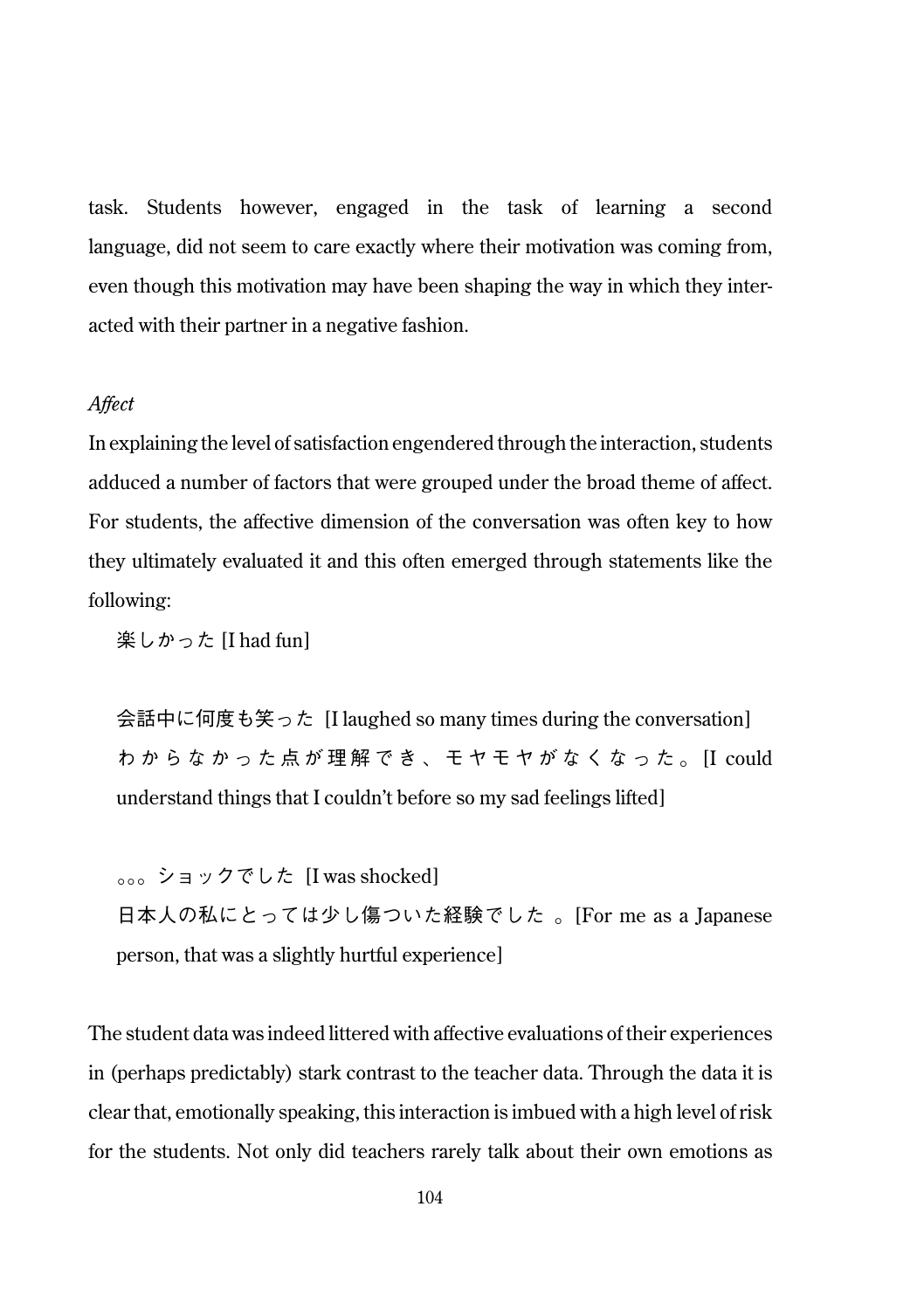being factors in terms of satisfaction (perhaps as a consequence of their roles as professionals and expert-users of English), they also seldom considered the students' affective responses to the interaction as being important factors affecting satisfaction. This perhaps illustrates that, in approaching such interactions in a very professional manner, we may also be forgetting to consider the role that the affective dimension of experience plays, not only for students but also perhaps for teachers too.

#### *Communicative Success*

Finally, a major emerging factor from the student data was perhaps the simplest too; satisfaction for them was often dependent on a simple case of whether they could communicate what they wanted to say or not to their partner in English. There were countless examples similar to the following:

自分の言いたい事が、ELIの先生に伝わったから。[I could communicate what I wanted to say to the ELI teacher]

And conversely:

一生懸命説明しているつもりでも、なかなか伝わらず、沈黙してしまった とき [When I thought I would be able to give a really good explanation but I really couldn't communicate it and the conversation fell silent]

This idea of being able to communicate one's thoughts, independent of complexity or originality of topic or sophistication of language, was evidently a strong indicator for students yet not really considered in the teacher data set. Once again, this is perhaps a product of the complexities of the PC as an undefined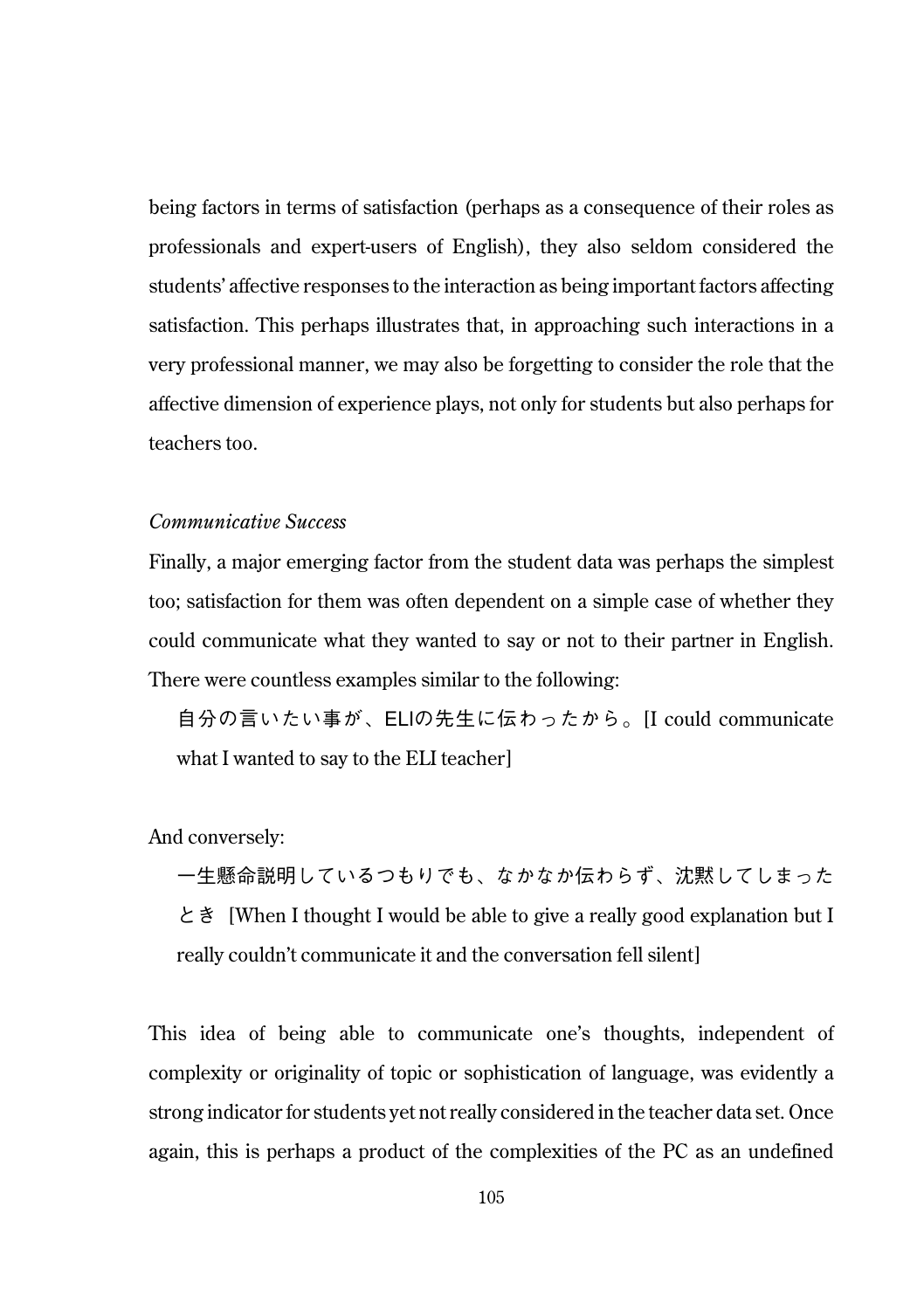interactional space. It is at once connected to the classroom whilst often being positioned in opposition to the classroom. It is a place for structured second language learning but it is also a place where the simple act of successful communication between two people can make the difference between satisfaction and non-satisfaction.

# **Conclusion**

This study has confirmed our understanding of the complex nature of practice centre interactions, and has indicated that it is in the mismatch of teacher and student assumptions and expectations of both purpose and role that the seed for miscommunication and dissatisfaction is sown. These differing expectations are not bad in and of themselves; teachers usually have coherent reasons for preferring to set up their PC sessions a certain way, and students benefit from the flexibility of using the centre to fulfil a number of functions, but the data suggests that there is a need to be aware of the difficulties that students have navigating the disparities between individual teachers' expectations, and of potential alternative standpoints. The problematic nature of this diversity of expectation was brought home to us by the following comment from a student:

先生によってプラクティスセンターは何をする場所なのかという考え方 が違うようなので困った 。 [Each teacher's idea of what the PC is for seems to be different, so I found myself in a pickle].

# **Navigating expectations**

In order to resolve this issue and pave the way for more successful communications, this mismatch needs to be, if not completely aligned, then at least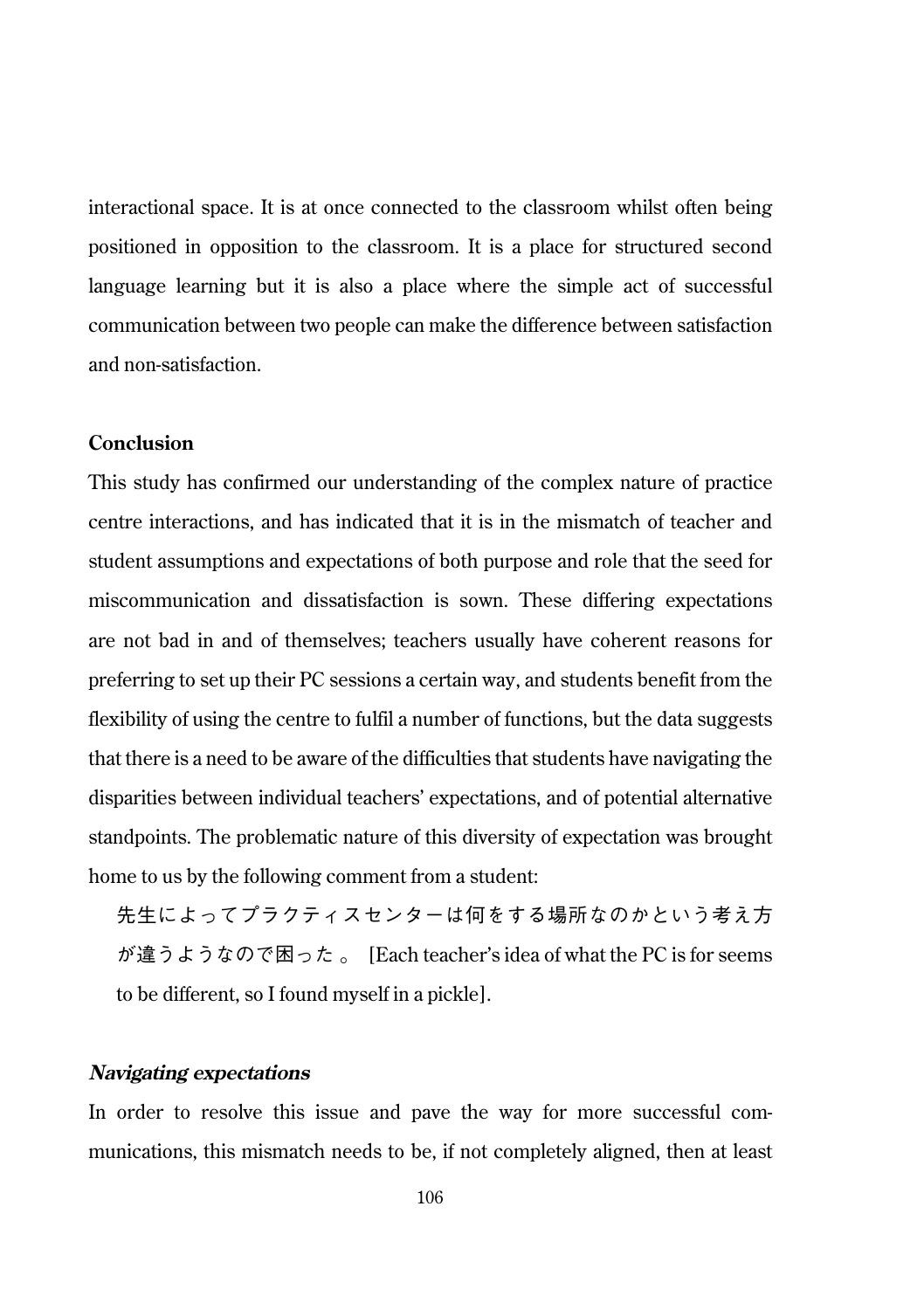highlighted. Previous belief studies which have compared teacher and learner beliefs have emphasised the importance of mutual awareness as a way to bridge this gap. Kern insists that active discussion of beliefs can "foster a reflective partnership between students and teachers (1995: 82) which can help to avoid potential obstacles, while Wan et al. (2011) found that making teachers aware of learner expectations of their role resulted in a positive change in teachers' stance.

These studies point to the fact that raising awareness of the findings of this research may help both students and teachers to align their expectations of Practice Centre interactions. This could be done in a number of ways, the simplest of which may be to provide clearer guidelines, informed by voices from this study, about what exactly is expected of both teachers and learners at the centre. Both teachers and students could benefit from having the affective dimension of the practice centre highlighted; if students could see the teacher more as an individual with specific interests and preferred interactional styles, who may have already have four conversations that morning about their winter vacation plans, and if teachers could be more aware of exactly how nervous some students are in interacting with a new teacher for the first time, a more satisfying experience could be had by both parties. This could be partly achieved by providing more information from teachers for students in short profiles about their interests and preferred interactional styles, for example: "I like soccer, movies and hip hop. Visit me at the practice centre if you prefer to get feedback on your language," resulting in more interactions in which teacher and learner expectations are more closely matched.

More interventionist options for students would include the development of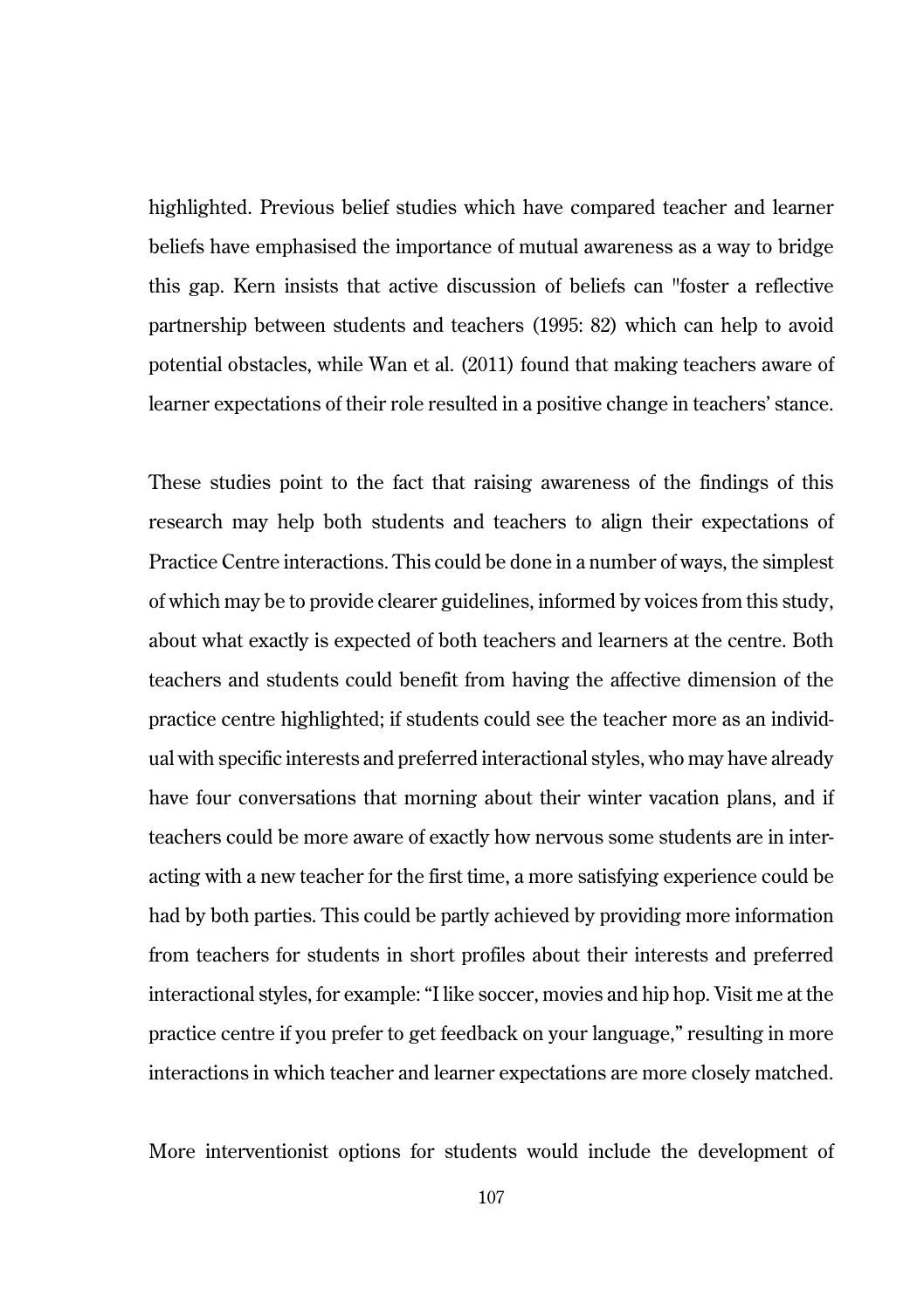classroom activities in which students discuss their own expectations and experiences of the practice centre and are exposed to teacher voices, and possibly listen to or watch actual PC interactions and reflect on their outcomes. The student data suggests that many students would welcome such activities, especially those which helped them to prepare effectively. Teachers' attitudes in the data to initial or further training, however, were more ambiguous, with responses ranging from those who thought it "crucial", to those who said they would find it "tedious, and possibly even insulting."

Despite this rather hostile view, the data does suggest that all stakeholders of the practice centre could benefit from a more nuanced understanding of the complexities that have to be navigated, particularly by students, and the beliefs and assumptions that both parties bring to any practice centre interaction. This enhanced awareness, gained from conducting this study, is certainly something that we, in our capacity as practice centre teachers in addition to researchers, feel we have benefitted from in our own practice centre interactions.

#### **References**

- Arnold, J. (1999). *Affect in Language learning*. New York: Cambridge University Press.
- Borg, S., (2003). Teacher cognition in language teaching: a review of research on what language teachers think, know, believe, and do. Language Teaching 36, pp. 81– 109.
- Clemente, M. d. l. A. (2003). Learning cultures and counselling: teacher/learner interaction within a self-directed scheme. In D. Palfreyman & R. C. Smith (Eds.), *Learner Autonomy Across Cultures: Language Education Perspectives.*.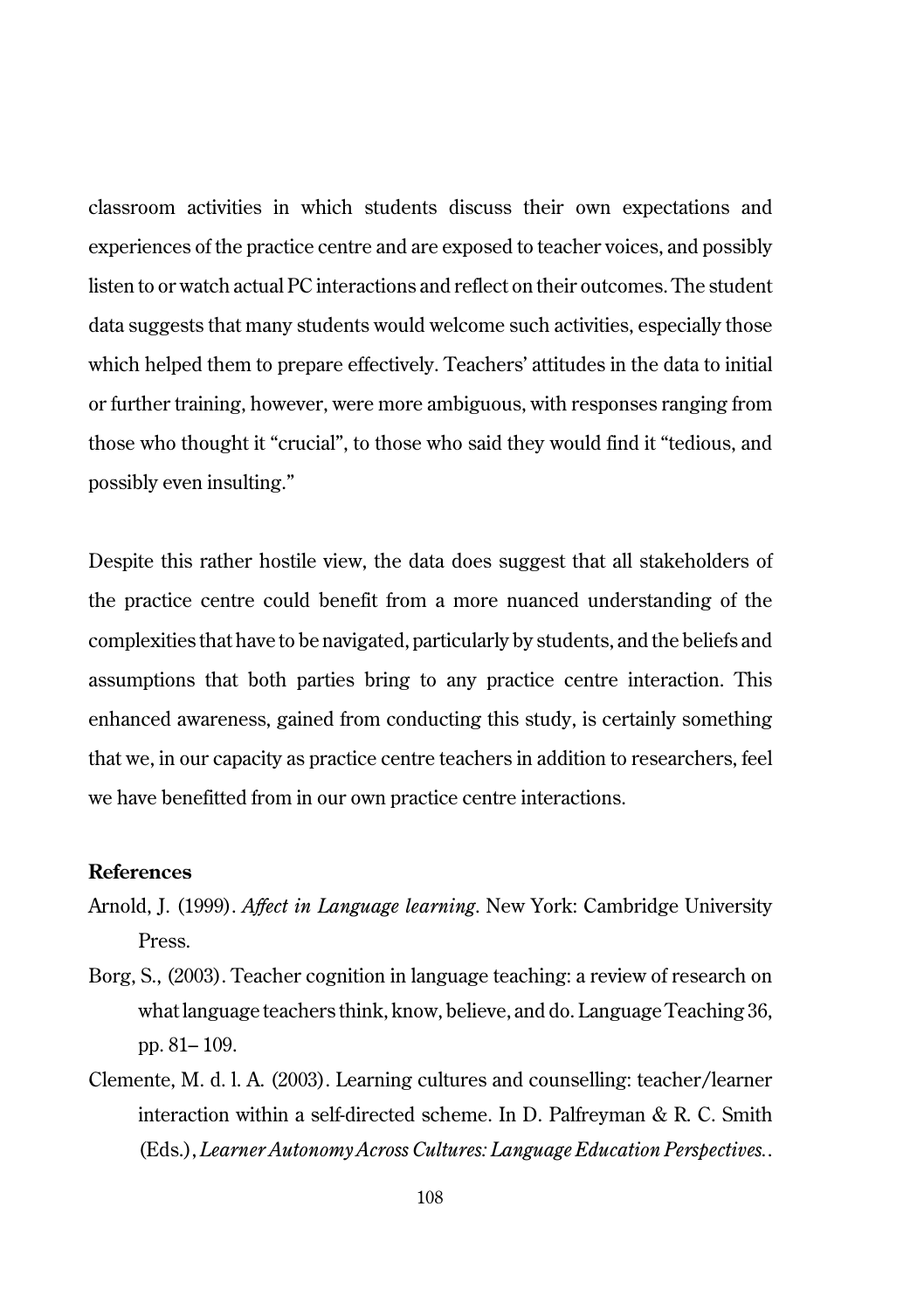Basingstoke: Palgrave Macmillan. pp. 201-219.

- Dalton-Puffer, C. (2007). *Discourse in content and language integrated learning (CLIL) classrooms*. Amsterdam: John Benjamins.
- Ellwood, H. and Nakane, I. (2009). Privileging of Speech in EAP and mainstream university classrooms : a critical evaluation of participation. *TESOL Quarterly 43* (2). pp. 203-230.
- Gardner, R. and Wagner, J. (2005). *Second language conversations*. London: Continuum.
- Holec, H. (1981). *Autonomy and foreign language learning*. Oxford: Pergamon. (First published 1979, Strasbourg: Council of Europe.)
- Horowitz, E.K. (1988) The beliefs about language learning of beginning university foreign students. The Modern Language Journal 72 (3). pp. 283-294.
- Johnson, K. (1995). *Understanding communication in second language classrooms. Cambridge:* Cambrige University Press.
- Kern, R. G. (1995). Students' and Teachers' Beliefs About Language Learning. *Foreign Language Annals 28* (1). pp. 71-92.
- Levinson, S. (1979) Activity types and language. *Linguistics 17* (5-6) pp. 365–400.
- Kalaja, P. and Barcelos, A. M. F. (eds.). (2003). *Beliefs about SLA: New research approaches.* Kluwer Academic Publishers.

McCargar, D. F. (1993).Teacher and Student Role Expectations : Cross-cultural Differences and Implications. *Modern Language Journal 77* (2). pp. 192-207.

- Sakui, K. and Gaies, S. (1999). Investigating Japanese learners' beliefs about language learning. *System 27* (4), pp. 473-492.
- Seedhouse, P. (2004). *The interactional architecture of the language classroom: A conversation analysis perspective.* Oxford, UK: Blackwell
- Tannen, D. (1984). The Pragmatics of Cross-Cultural Communication. *Applied Linguistics 5* (3). pp.189-195.

Tweed, R.G. and Lehman, D.R. (2002). Learning considered within a cultural